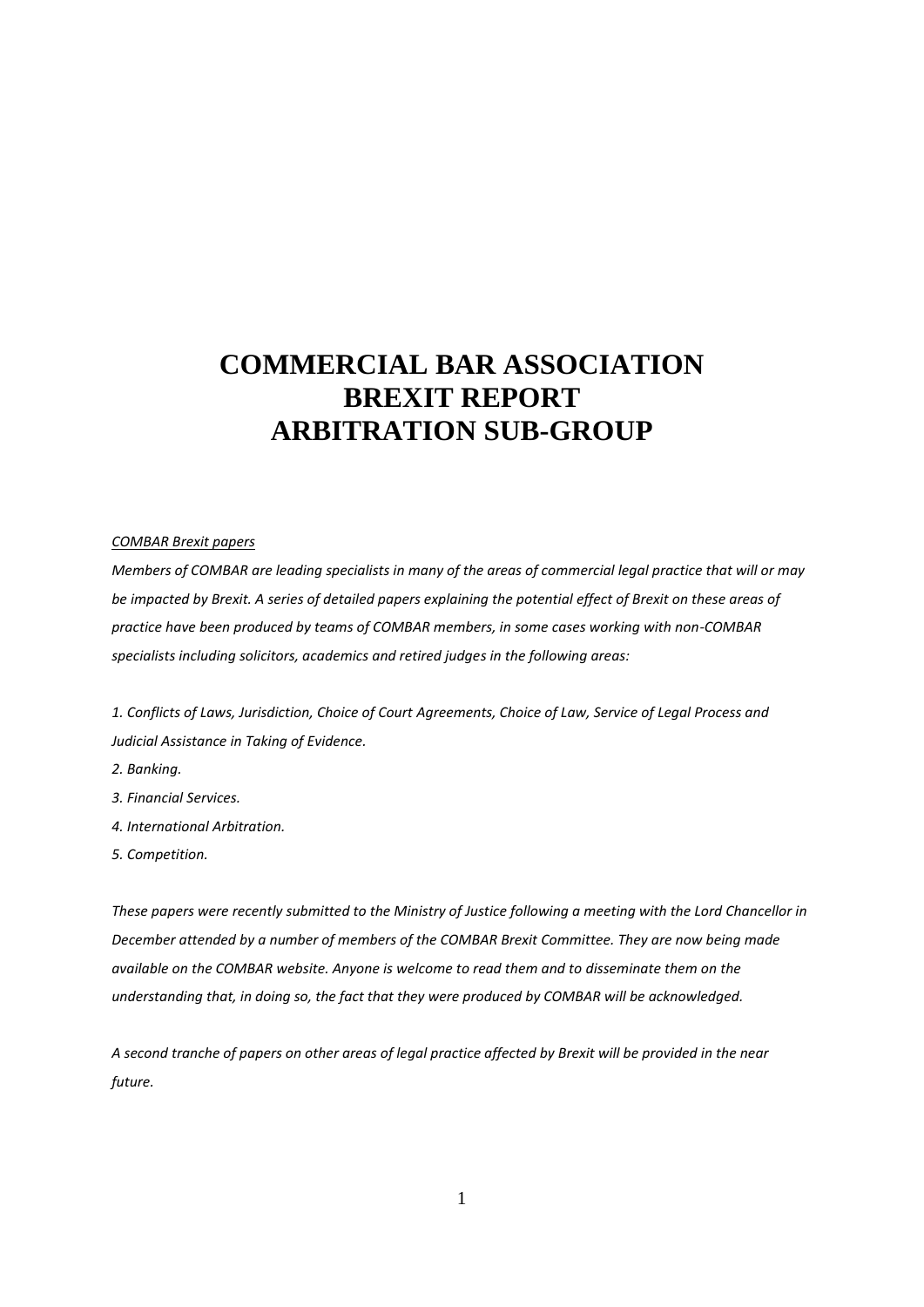| <b>Authors / Contributors</b>                         |    |
|-------------------------------------------------------|----|
| <b>Introduction</b>                                   | 4  |
| The current state of the arbitration market in London | 6  |
| <b>Jurisdiction and Applicable law</b>                | 9  |
| <b>Jurisdiction</b>                                   | 9  |
| Applicable law                                        | 14 |
| <b>Investment arbitration</b>                         | 17 |
| Intra-EU treaties                                     | 18 |
| Third party States treaties                           | 21 |
| Access to the UK arbitration market                   | 23 |
| Access by UK lawyers to the EU legal services market  | 29 |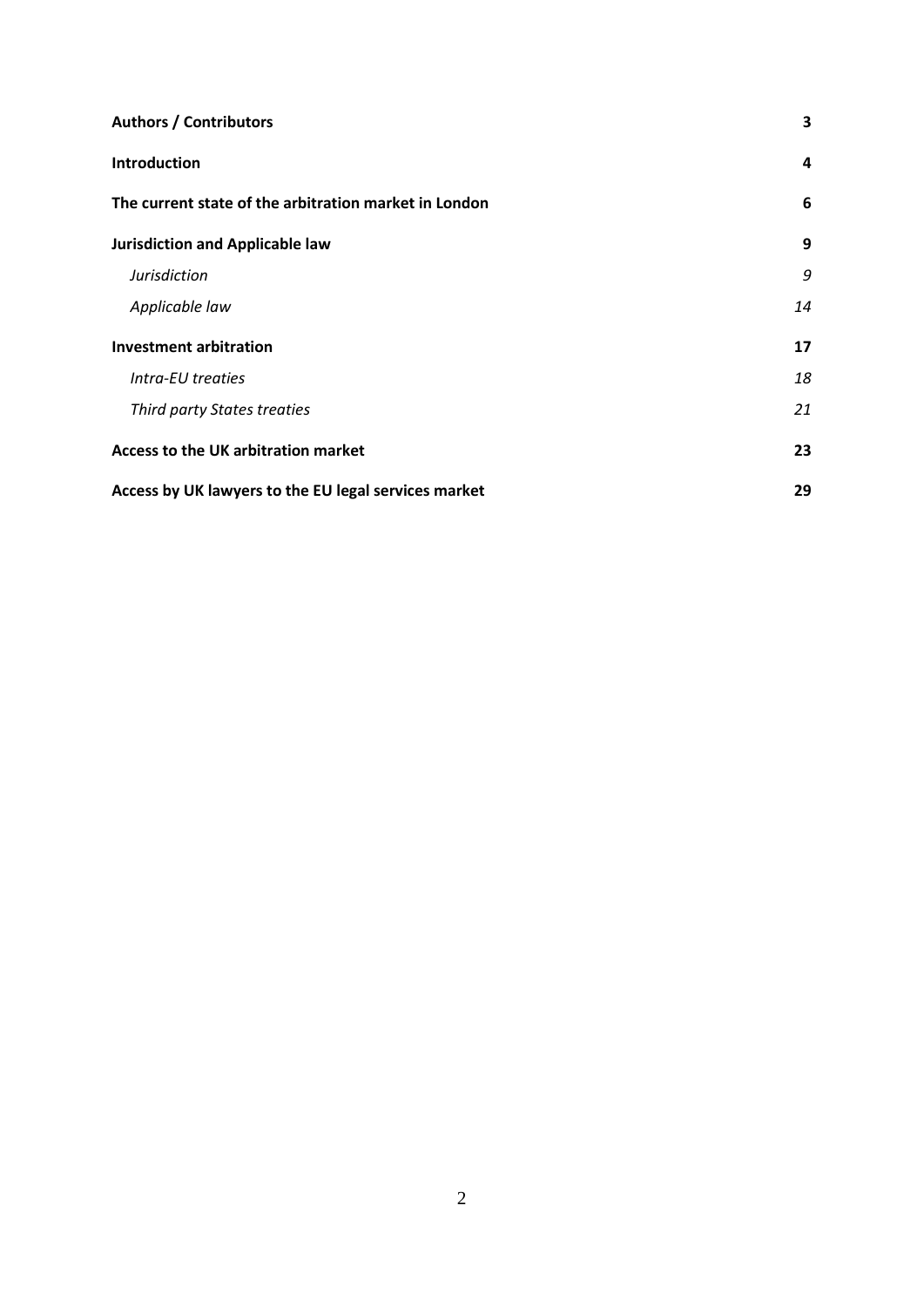# **AUTHORS / CONTRIBUTORS**

Alex Gunning QC, 4 Pump Court (co-Chair) David Joseph QC, Essex Court Chambers (co-Chair) Stephen Moriarty QC, Fountain Court Chambers Simon Nesbitt QC, Maitland Chambers Thomas Raphael QC, 20 Essex Street Samar Abbas, 39 Essex Harris Bor, 20 Essex Street Sarah Bousfield, 39 Essex Jane Davies-Evans, 3 Verulam Buildings Andrew Dinsmore, St Philips Stone Chambers Shobana Iyer, Swan Chambers Rajesh Pillai, 3 Verulam Buildings Angeline Welsh, Matrix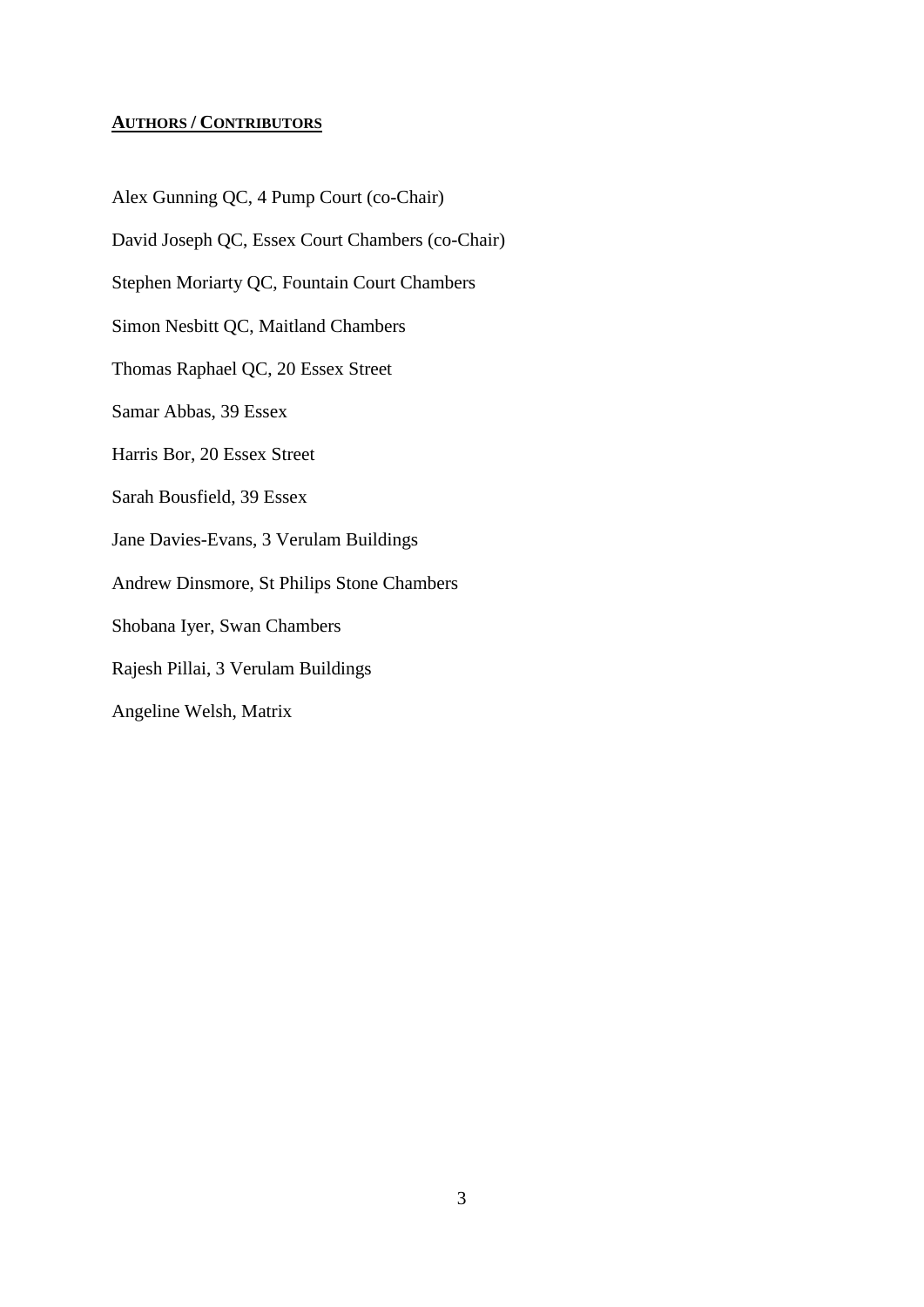#### **INTRODUCTION**

- 1. London has been a dominant seat<sup>1</sup> for arbitrations in the maritime and insurance sectors for decades. Over the past 20 years London has become universally recognised as one of the dominant seats for the resolution of international commercial disputes of all varieties by arbitration.
- 2. There is no substantial reason to suppose that the United Kingdom's withdrawal from the European Union should have a substantial impact on the appeal of London as a seat for the arbitration of international commercial disputes. The principal domestic and international instruments governing the enforcement of arbitration agreements and arbitration awards and the other factors influencing the appeal of London as a seat for international arbitration are unaffected by Brexit<sup>2</sup>.
- 3. Nevertheless, there are no grounds for complacency. Unless steps are taken to cement or improve London's reputation, the general uncertainties caused by Brexit may lead some to question whether to continue to prefer London as a seat for the resolution of their disputes.
- 4. In the following sections of this report we first provide some general information regarding the state of arbitration in London explaining our optimism. Next, we consider particular issues concerning the recast Brussels and Rome I and Rome II Regulations. We then examine the effect of Brexit on investment arbitration. Finally,

<sup>&</sup>lt;sup>1</sup> The word "seat" refers to the juridical seat of the arbitration. Typically, this will be designated in the arbitration agreement itself.

<sup>&</sup>lt;sup>2</sup> See generally Section A below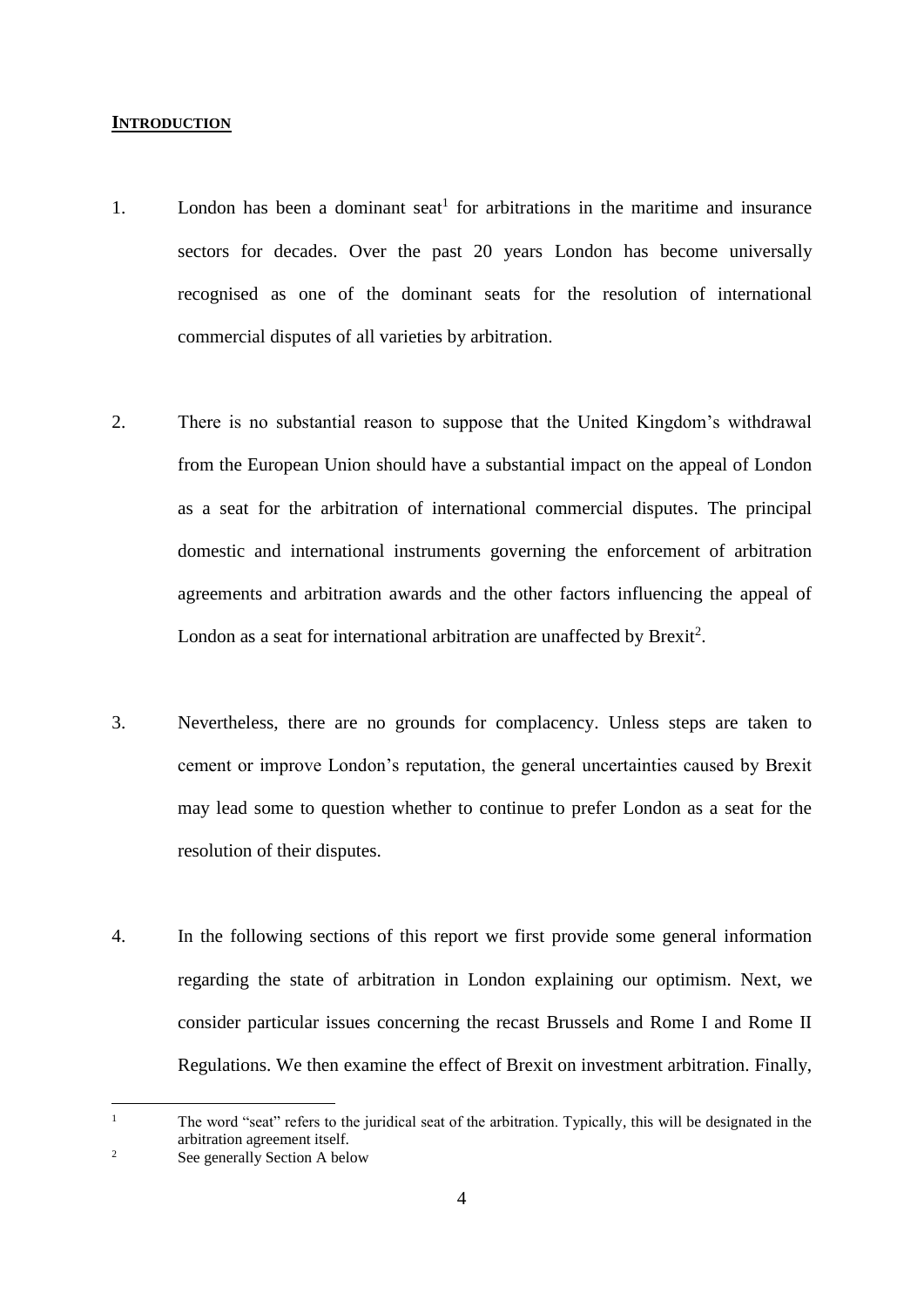we review the current immigration rules providing access to the UK arbitration market and the need for UK lawyers to access the EU market.

- 5. In summary, we conclude there are some relatively modest steps which might be taken by the UK Government to cement or improve London's reputation, namely:
	- a) at least as a transitional measure, the replication in domestic legislation of the Rome I and Rome II Regulations relating to conflict of laws rules for contractual and non-contractual claims; and
	- b) the making of relatively modest adjustments to the Immigration Rules to clarify that the existing permitted activities and paid engagement rules apply to arbitral proceedings and arbitrators.

In addition, we agree with the recommendations of the working group considering jurisdiction, choice of law and service issues and the Bar Council's paper on Access to the EU legal services market.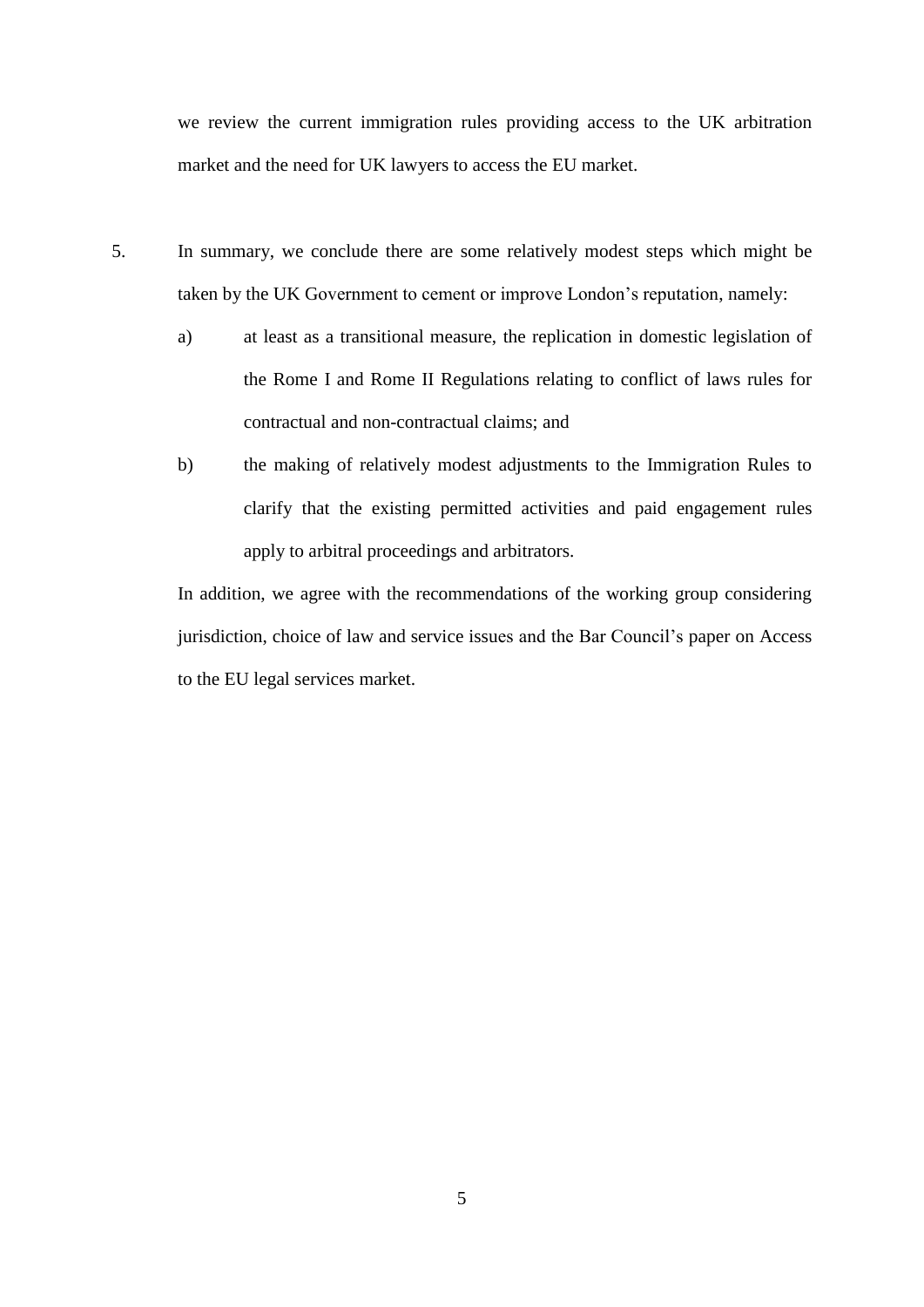#### **THE CURRENT STATE OF THE ARBITRATION MARKET IN LONDON**

- 6. Respondents to a recent (2015) survey by White & Case LLP and Queen Mary, University of London<sup>3</sup> revealed that London was both the most used<sup>4</sup> and the preferred<sup>5</sup> seat for arbitration<sup>6</sup>. That is unsurprising.
- 7. In the first place, English law remains a popular choice for parties to international contracts. Broadly speaking, the popularity of English law derives from its relative predictability and sophistication, its reputation for giving effect to the bargain reached between the contracting parties and the justified reputation of English judges as independent and expert. London is the natural seat for the resolution of disputes arising out of contracts governed by English law.
- 8. Second, the Arbitration Act 1996 provides a stable and satisfactory underpinning for arbitrations conducted in London. This is not the place for an exposition of the detailed provisions of the 1996 Act, but suffice it to say that it affords parties substantial autonomy in the conduct of their disputes and discourages judicial intervention in arbitration proceedings, save where that is strictly necessary to support the arbitral process.

 $\frac{3}{4}$  <http://www.arbitration.qmul.ac.uk/docs/164761.pdf>

<sup>4</sup> The ranking was London (45%), Paris (37%), Hong Kong (22%), Singapore (19%), Geneva (14%), New York (12%), Stockholm (11%)

<sup>&</sup>lt;sup>5</sup> The ranking was London (47%), Paris (38%), Hong Kong (30%), Singapore (24%), Geneva (17%), New York (12%), Stockholm (11%)

<sup>6</sup> See also *The Current State and Future of International Arbitrations: Regional Perspectives IBA Arb 40 Subcommittee* report which identifies the international popularity of London as a seat for arbitration: [http://www.ibanet.org/Document/Default.aspx?DocumentUid=2102ca46-3d4a-48e5](http://www.ibanet.org/Document/Default.aspx?DocumentUid=2102ca46-3d4a-48e5-aa20-3f784be214ca) [aa20-3f784be214ca](http://www.ibanet.org/Document/Default.aspx?DocumentUid=2102ca46-3d4a-48e5-aa20-3f784be214ca)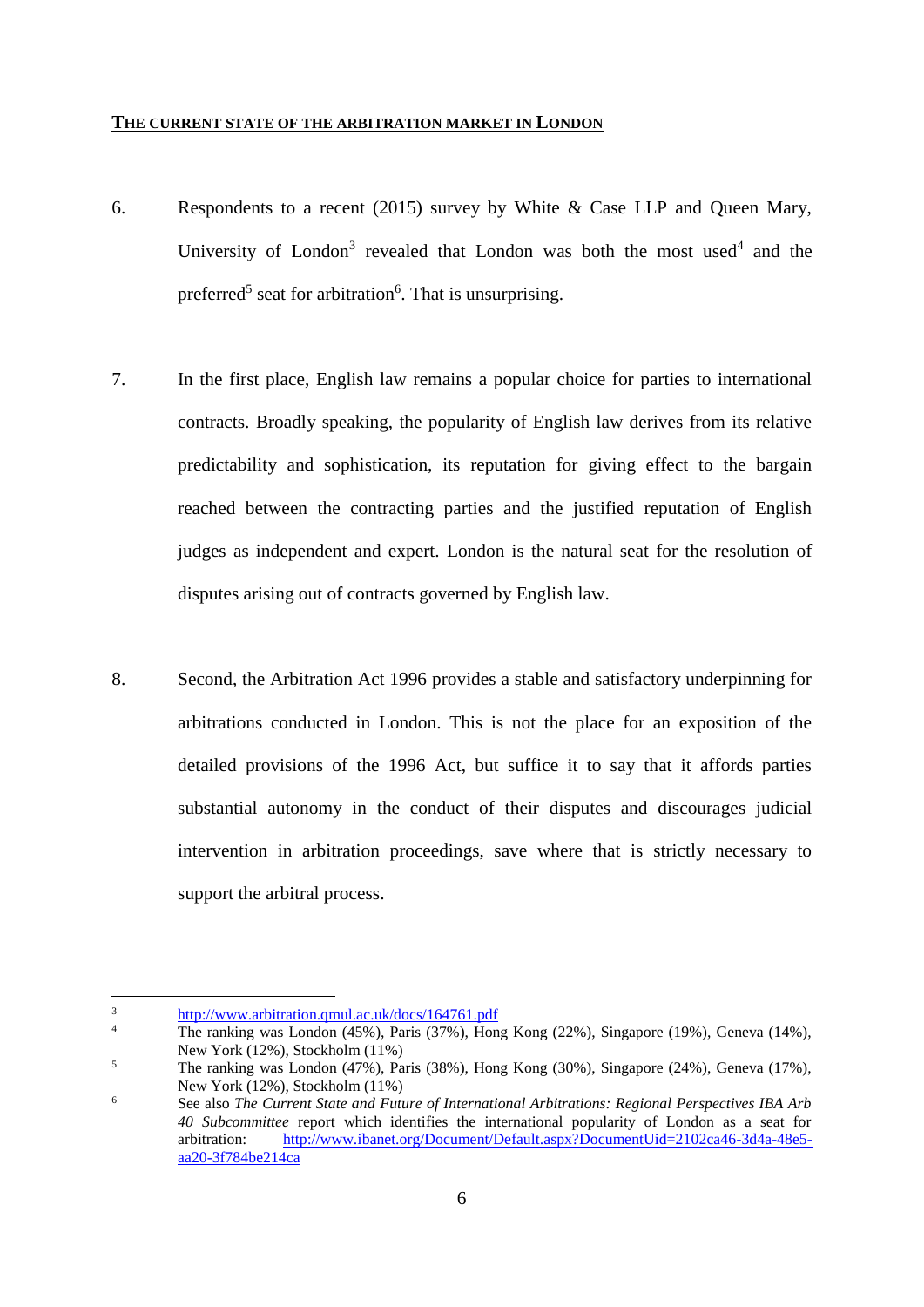- 9. Third, the United Kingdom acceded to the New York Convention<sup>7</sup> in 1975. The New York Convention is the principal instrument governing the enforcement of arbitration agreements and arbitration awards internationally. 156 countries (including the UK and all other current members of the EU) are parties to it<sup>8</sup>.
- 10. Fourth, the English Courts have specialist expertise in the wide-range of commercial disputes that are arbitrated and are unapologetically supportive of the arbitral process, both prior to the commencement of proceedings, during their course and on the enforcement of arbitration awards.
- 11. Fifth, the market for legal services in London is highly sophisticated. Many of the world's leading law firms are head-quartered in London and most (if not all) of the leading firms have a presence in London. Further, the English Commercial Bar enjoys a well-justified international reputation for the quality of its advocacy. At the same time, there are no restrictions on lawyers from other jurisdictions exercising rights of audience before arbitral tribunals in London, which is of particular importance in international cases<sup>9</sup>.
- 12. Finally, some of the leading arbitral institutions are situated, or have a strong presence, in London. The principal institutions administering arbitrations in London are the London Court of International Arbitration ("the LCIA") and the International Chamber of Commerce ("the ICC"). In addition, there is a large volume of

<sup>7</sup> The UN Convention on the Recognition and Enforcement of Foreign Arbitral Awards, signed in New York on 10 June 1958

<sup>&</sup>lt;sup>8</sup> There were 24 original signatories of the New York Convention. 126 countries (including the UK) have subsequently acceded to the New York Convention. A further 6 countries have become parties to the New York Convention by succession.

<sup>9</sup> See *e.g.* paragraph [46.b\)](#page-23-0) below.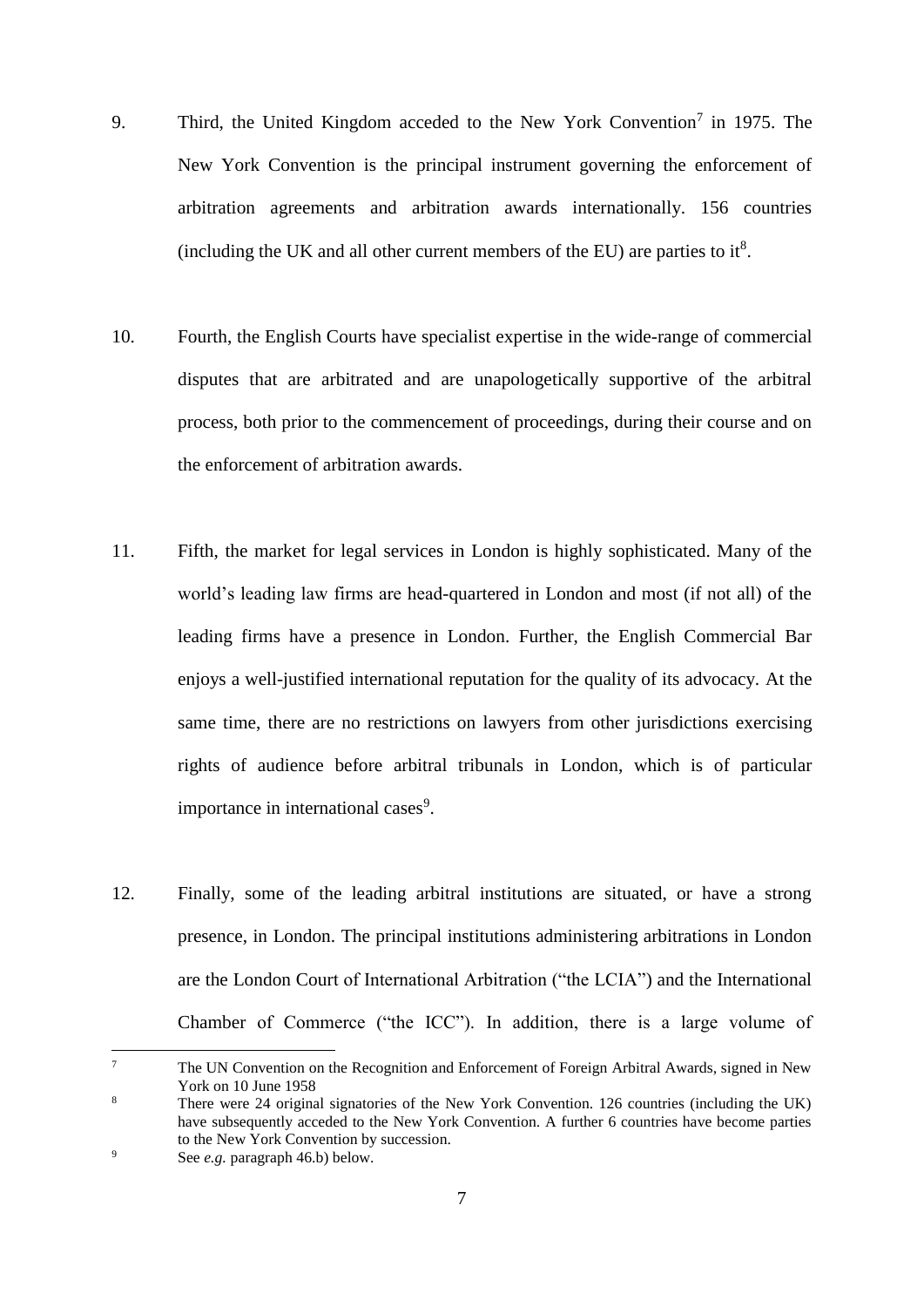arbitrations undertaken under the rules of the London Maritime Arbitrators' Association ("the LMAA") and a large number of ad hoc arbitrations which are not governed by any institutional rules.

13. None of the characteristics of the English arbitration system described above will be affected by Brexit. Accordingly, there is no substantial reason to suppose that the UK's withdrawal from the EU will have a significant impact on the attractiveness of London as a seat for the arbitration of international commercial disputes. Indeed, if and to the extent that the choice of English Court jurisdiction reduces as a result of actual or perceived difficulties relating to the enforcement of Court judgments, it is reasonable to assume that there will be a correlative increase in the use of arbitration<sup>10</sup>.

<sup>&</sup>lt;sup>10</sup> It should, however, be noted that some elements of the arbitration process (its confidentiality, the limited rights of appeal, the difficulties of joining third parties and so on) mean that arbitration cannot provide an appropriate replacement in all types of commercial dispute.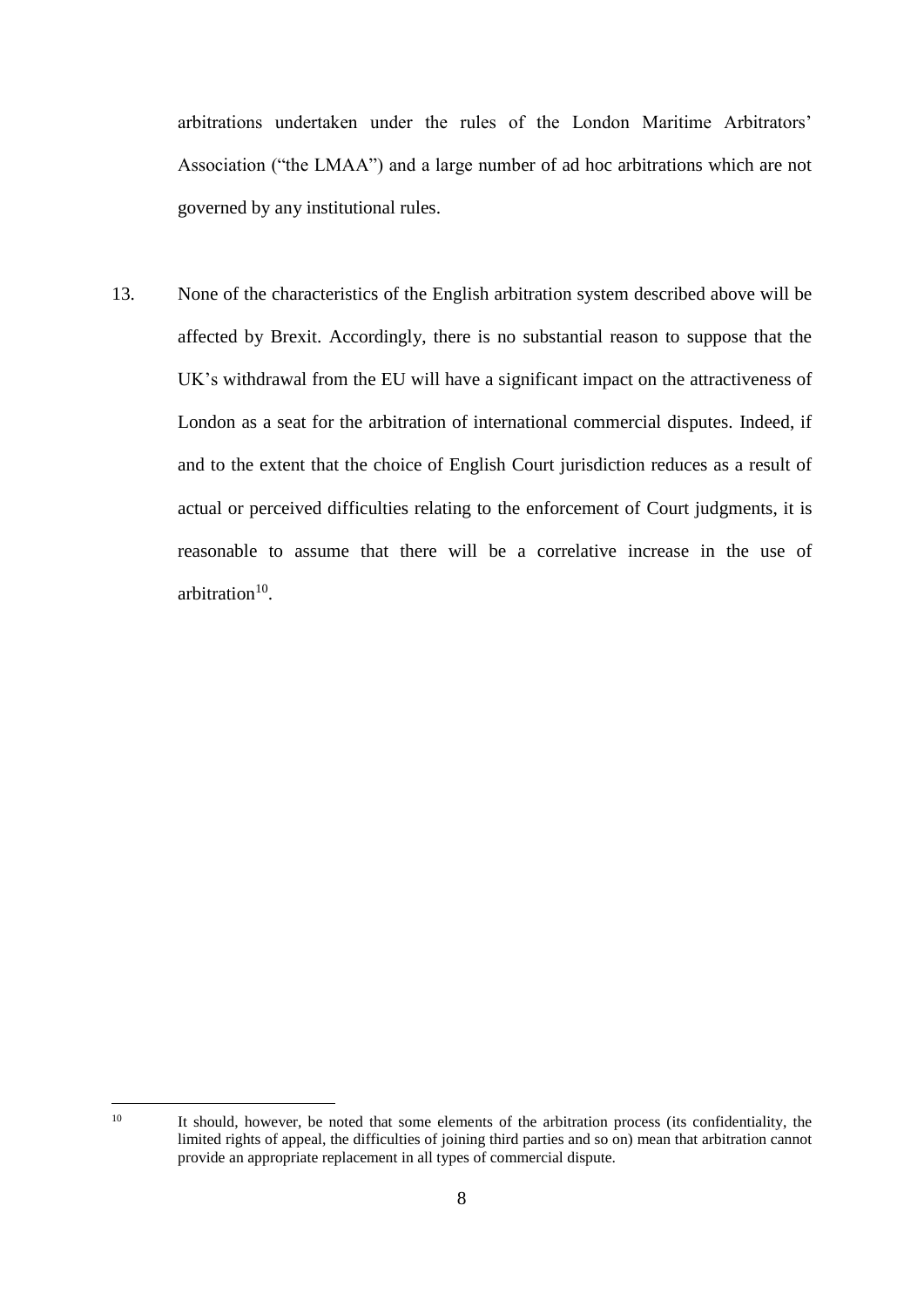#### **JURISDICTION AND APPLICABLE LAW**

14. A separate working group of the Commercial Bar Association is considering in depth the effect of Brexit on jurisdiction, choice of law and service issues. We agree with the conclusions reached by that group. Nevertheless, we discuss below the "arbitration exception" under the recast Brussels Regulation<sup>11</sup> and the approach to the choice of law in international arbitrations seated in London.

## **Jurisdiction**

- 15. The recast Brussels Regulation is the latest<sup>12</sup> in a string of conventions and regulations on jurisdiction and the enforcement of judgments including the Brussels Convention 1968, EU Regulation No. 44/2001 ("the Brussels Regulation 2001") and the Lugano Convention 2007 between the EU and Denmark, Iceland, Norway and Switzerland.
- 16. All of these regimes have included an exception for arbitration ("*This*  [Convention/Regulation] *shall not apply to... arbitration*<sup>"13</sup>). The precise ambit of this exception has, however, been an area of tension between the UK and the other Member States: see notably, the decision of the Court of Justice of the European Union ("CJEU") in *Allianz SpA v West Tankers Inc* (Case C-185/07), reversing the approach of the House of Lords (at [2007] UKHL 4).

 $11$ Regulation No 1215/2012 of 12 December 2012 on jurisdiction and the recognition and enforcement of judgments in civil and commercial matters.

<sup>&</sup>lt;sup>12</sup> The recast Brussels Regulation has had effect since 10 January 2015.

Article 1(2)(d) of the Brussels Regulation 2001, the Lugano Convention 2007, and the recast Brussels Regulation.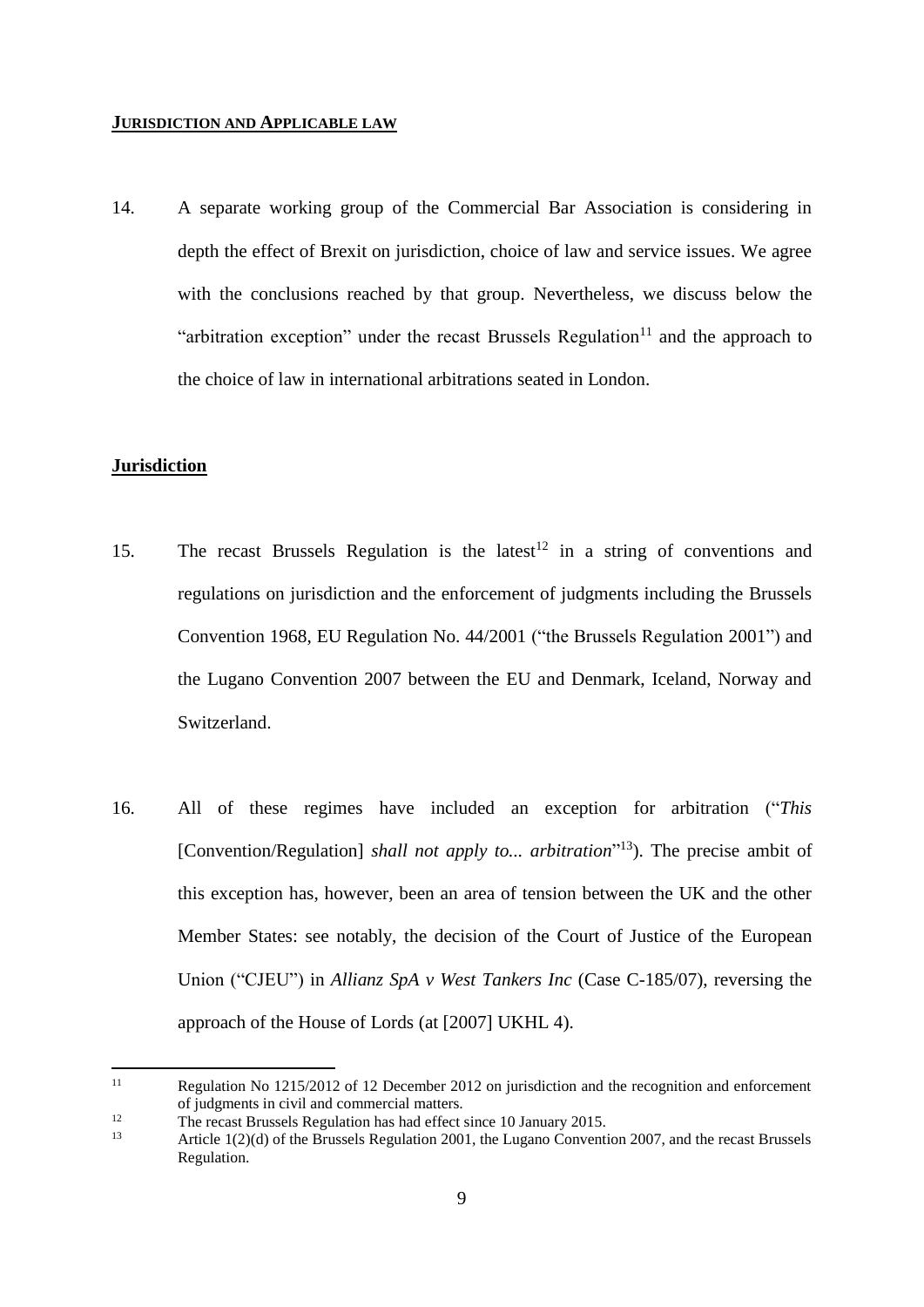- 17. The ambiguity as to the scope of the arbitration exception led to the (in our view) undesirable consequence that the English court was prevented from granting certain relief in support of arbitration or was required to recognise decisions of other EU Member State courts apparently contrary to an arbitration agreement. For example:
	- a) in *West Tankers Inc v Allianz SpA (The Front Comor)* (Case C-185/07) the CJEU held that an anti-suit injunction restraining proceedings in other Member State courts, issued in support of arbitration, was incompatible with the Regulation;
	- b) in *Van Uden Maritime BV v Deco-Line* (Case C-391/95) proceedings to obtain provisional measures in aid of arbitration (in that case proceedings before the President of the District Court for Rotterdam for interim payment of certain debts under an agreement, on the grounds that the respondent was not acting diligently to appoint its arbitrator) were held by the CJEU not to fall within the arbitration exclusion; and
	- c) in *The Wadi Sudr* [2010] 1 Lloyd's Rep 193 the Court of Appeal felt itself compelled to enforce a judgment of the Mercantile Court in Almería, Spain reached in apparent contravention of the arbitration agreement in a bill of lading governed by English law.
- 18. Recital 12 to the recast Brussels Regulation has attempted, however, to clarify the extent of the arbitration exception, through stating that:
	- a) a ruling given by a court of a Member State as to whether or not an arbitration agreement is null and void, inoperative or incapable of being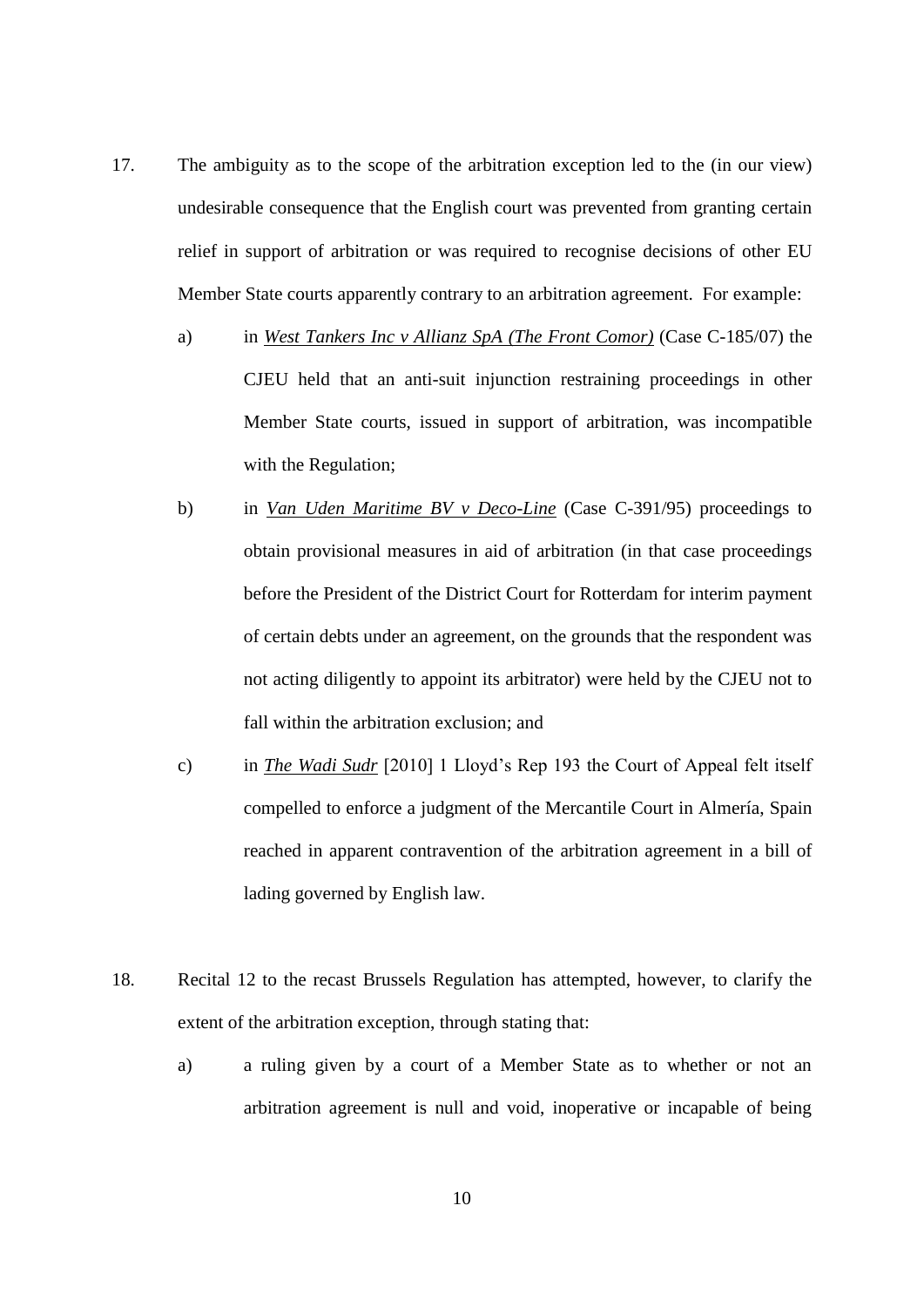performed is not subject to the rules of recognition and enforcement laid down in the Regulation;

- b) where a court of a Member State, exercising jurisdiction under the Regulation or under national law, has determined that an arbitration agreement is null and void, inoperative or incapable of being performed, this should not preclude that Court's judgment on the substance of the matter from being recognised or, as the case may be, enforced in accordance with the Regulation. This is, however, without prejudice to the competence of the courts of the Member States to decide on the recognition and enforcement of arbitral awards in accordance with the New York Convention, which takes precedence over the Regulation; and
- c) the Regulation does not apply to any action or ancillary proceedings relating to the establishment of an arbitral tribunal, the powers of arbitrators, the conduct of an arbitration procedure or any other aspects of such a procedure, nor to any action or judgment concerning the annulment, review, appeal, recognition or enforcement of an arbitral award.
- 19. The precise effect of the change effected by Recital 12 remains to be fully explored. Inter alia, there remains a somewhat theoretical doubt as to whether Member State courts are able to issue an anti-suit injunction against a party who has commenced proceedings in another Member State in breach of an arbitration clause, although in our view they probably are not and it is unlikely that if the question was referred once more to the CJEU that it would reach any different conclusion to that stated in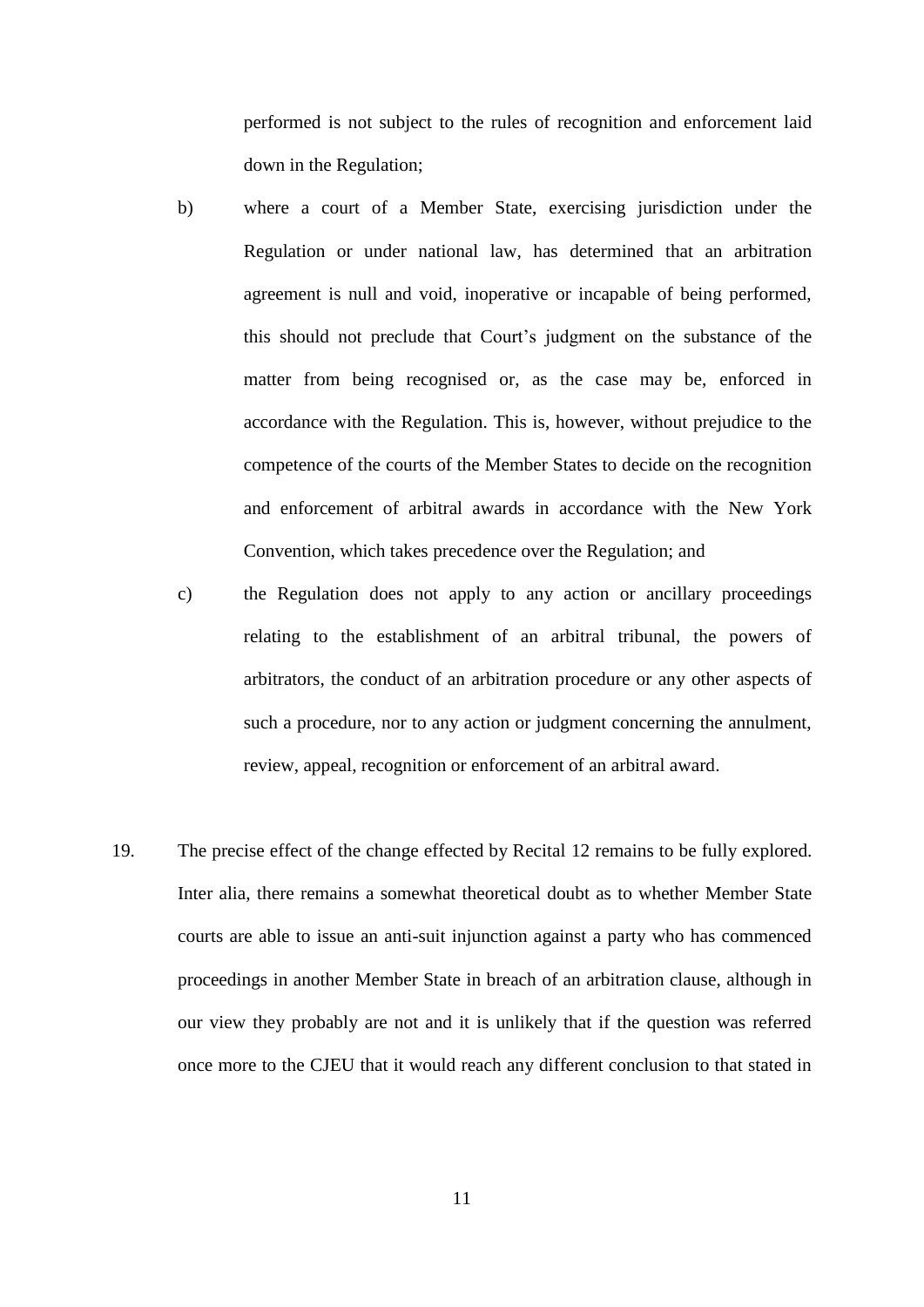*West Tankers*<sup>14</sup>. More importantly, there remains uncertainty as to whether judgments on the merits of another Member State's courts, reached in breach of what (from an English perspective) would be a valid arbitration clause, are enforceable in the UK. So the improvements made by Recital 12 are only partial.

- 20. Nevertheless, Recital 12 is a real step forward, and the recast Brussels Regulation has been widely welcomed as diminishing the likelihood of arbitral proceedings in London being undermined by parallel court proceedings being commenced in another Member State contrary to an arbitration clause.
- 21. For the reasons discussed in the report of the separate working group on jurisdiction, it is highly desirable that the government should seek to enter into a UK-EU Agreement (similar to that made by Denmark) to ensure that the recast Brussels Regulation continues to apply between the UK and EU (and Denmark). In addition, although it does not contain Recital 12, the UK should also seek to become a party to the Lugano Convention 2005 (extending similar arrangements to Iceland, Switzerland and Norway). Although some ambiguity remains regarding the scope of the arbitration exception in the Lugano Convention, and it would be preferable to have the improvements provided by Recital 12 than not, the persistence of the old

<sup>&</sup>lt;sup>14</sup> In the *West Tankers* case, the CJEU found that anti-suit injunctions to enforce arbitration clauses by restraining proceedings in another Member State were incompatible with the Brussels Regulation 44/2001, in terms that would also apply to the Lugano Convention. However, recital 12 changes the scope of the arbitration exception in ways that affect elements of the CJEU's reasoning. The CJEU had an opportunity to clarify the position under the recast Brussels Regulation in *Gazprom OAO* (Case C-536/13) [2015] 1 WLR 4937 but chose not to endorse Advocate-General Wathelet's Opinion that *West Tankers* has been impliedly reversed by Recital 12 of the recast Brussels Regulation. However, it is our view, and it is the view of most of the academic commentary, that Recital 12 was not intended to make this change, and that neither the English courts nor the CJEU would be likely to adopt Advocate-General Wathelet's view if the question had to be decided. Certainly, no litigant since the coming into force of Regulation 1215/2012 has taken the risk of seeking such an injunction.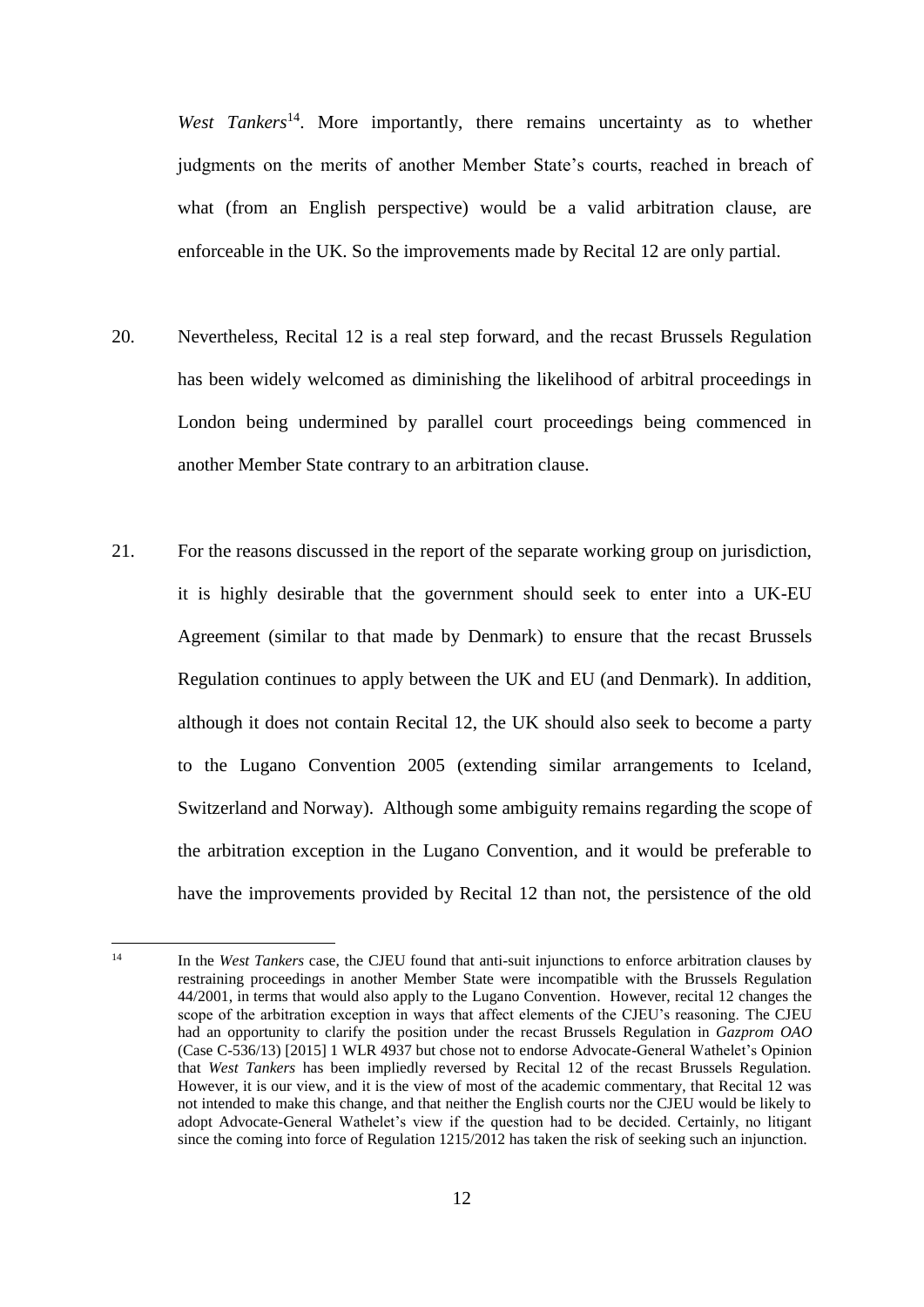text in the Lugano Convention is not a serious problem, and has not in our view damaged London as a premier centre for arbitration.

- 22. We have considered whether the restrictions imposed on anti-suit injunctions to enforce arbitration clauses by the Brussels-Lugano regime are a reason *not* to continue with the Brussels-Lugano Regime. We do not think so. First, although court anti-suit injunctions are important tools to defend arbitration clauses, other remedies are available such as anti-suit awards by arbitrators (which the *Gazprom* case confirms are consistent with Brussels-Lugano) and awards of damages by arbitrators and courts.<sup>15</sup> Second, arbitration in London has managed to survive comfortably without the protection of anti-suits to restrain proceedings in the EU. Third, and in our view decisively, we think the benefits of perpetuating the Brussels-Lugano regime's rules as a whole (which are addressed by the jurisdiction Working Group) greatly outweigh the disadvantages incurred with regard to anti-suit injunctions. Fourth, overall, arbitration benefits from London's reputation as a leading centre for dispute resolution, which will be supported by coherent and consistent jurisdiction and enforcement arrangements.
- 23. We have also considered whether it might be possible to improve Recital 12, in whatever version of the Brussels-Lugano regime might be continued, to clarify that anti-suit injunctions to enforce arbitration clauses are permissible. We do not know

 $15$ <sup>15</sup> The English courts have concluded that damages awards by courts to enforce arbitration agreements or exclusive jurisdiction clauses are consistent with Brussels-Lugano: see Flaux J's decision in *West Tankers* **[ref]** and the Court of Appeal's decision in *The Alexandros T* **[ref]**. The correctness of this has not yet been tested in the CJEU.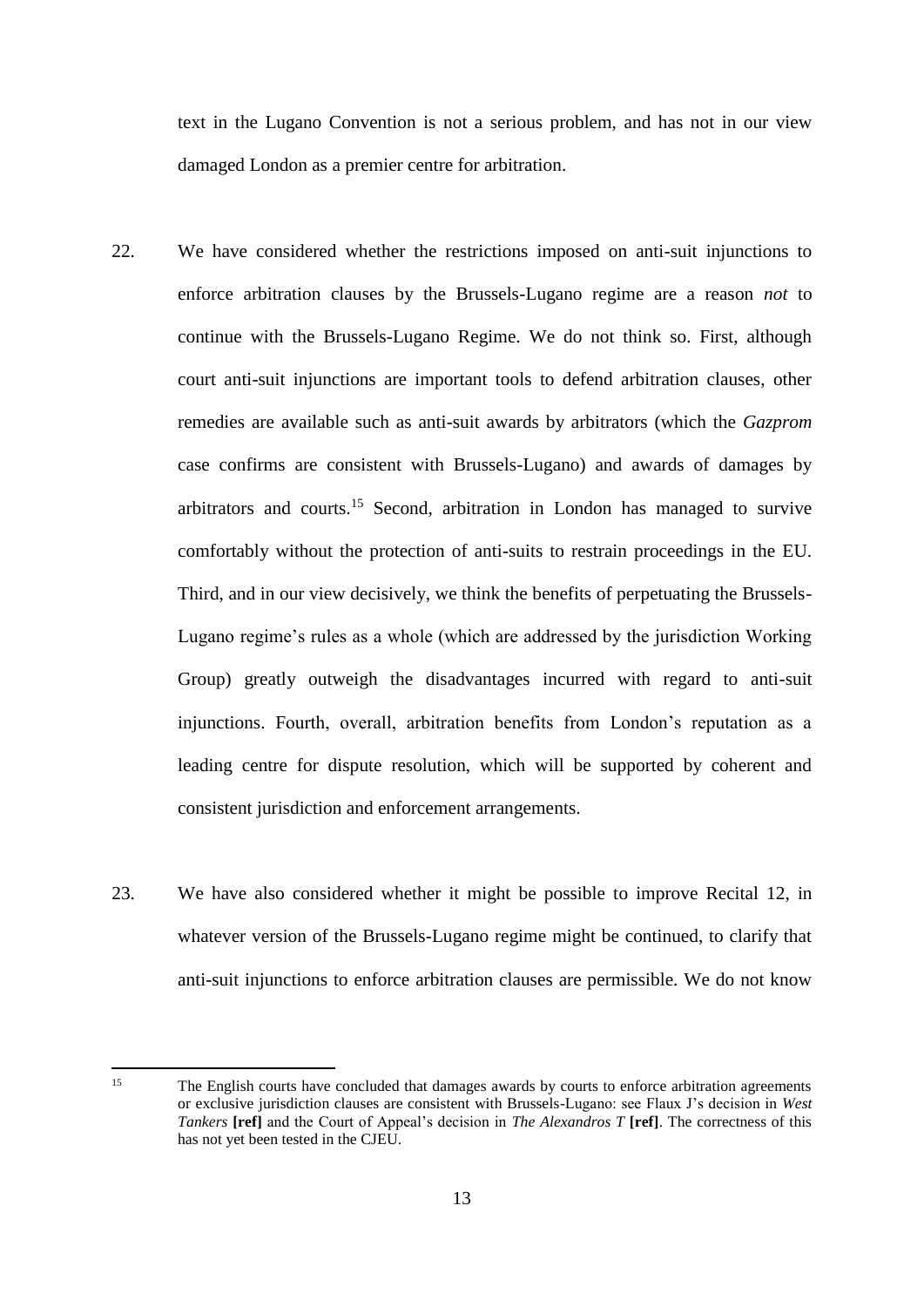what the negotiating landscape will look like, but our present initial view is that this does not strike us as particularly realistic.

# **Applicable law**

1

- 24. In the majority of cases resolved by international arbitration in London, parties will have made an express choice of the law that is intended to be applicable to the substance of their dispute. Section 46(1) of the Arbitration Act 1996 requires tribunals to decide the dispute in accordance with that chosen applicable law.
- 25. To the extent that the parties do not make an express choice, section 46(3) entitles the tribunal to apply "*the law determined by the conflict of laws rules which it considers applicable*". Further, it is common for institutional arbitration rules to confer on the tribunal a similarly wide discretion to determine the applicable law.<sup>16</sup> Notwithstanding this, it is our experience that tribunals seated in London will sometimes consider it necessary to determine the applicable law by reference to English conflict of laws rules.
- 26. The English conflicts of laws rules are currently largely based upon two EU Regulations, both of which will cease to apply following Brexit, save as perpetuated by some form of continuation legislation. Accordingly, the conflict of laws rules applied by tribunals in arbitrations seated in London would be likely to be affected by Brexit absent such continuation legislation. This is an issue that is considered in

<sup>16</sup> For example, Article 21 of the ICC Arbitration Rules 2012; Article 22.3 of the LCIA Rules of Arbitration 2014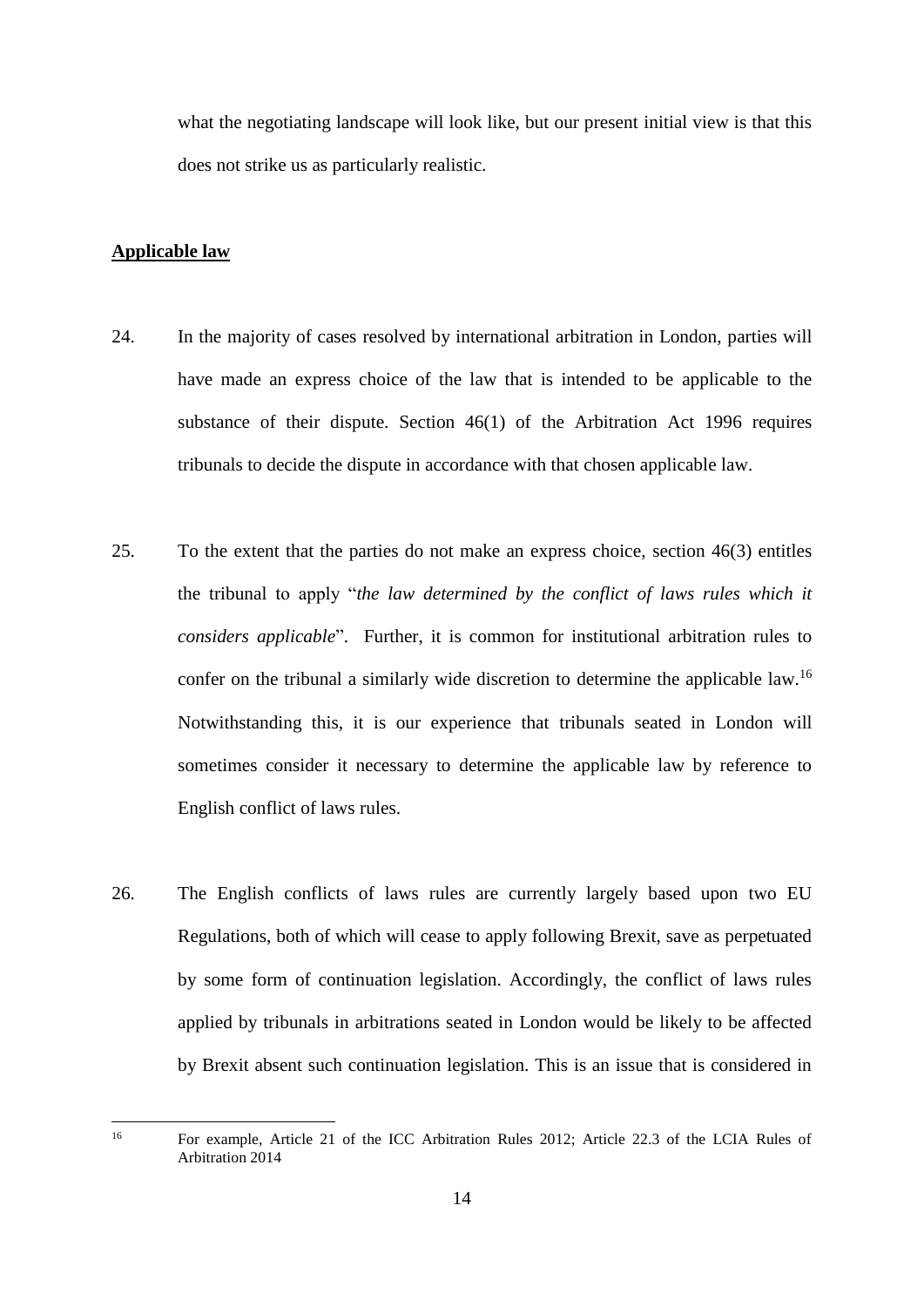more detail in the report of the working group considering jurisdiction, choice of law and service issues.

- 27. Nevertheless, the position can be briefly summarised as follows:
	- a) the English conflict of laws rules relating to claims in contract are currently governed by the Rome I Regulation<sup>17</sup> which will cease to apply upon Brexit. Accordingly, absent any further statutory provision, at that stage the English conflict of laws rules relating to claims in contract will revert to those provided in the Contracts (Applicable Law) Act 1990, which incorporated the Rome Convention  $1980^{18}$  with some exceptions. In practice, reversion to the 1990 Act is unlikely to lead to a significant change in the approach to the applicable law in contract;
	- b) so far as non-contractual claims are concerned, the position is currently governed by the Rome II Regulation<sup>19</sup>, which will also cease to apply on Brexit. At that stage, the Private International Law (Miscellaneous Provisions) Act 1995 will apply for claims in tort and the common law will otherwise apply. <sup>20</sup> So far as claims in tort are concerned, the general rule under the Rome II Regulation is that "*the law applicable to a noncontractual obligation arising out of a tort/delict shall be the law of the country in which the damage occurs irrespective of the country in which the*

<sup>17</sup> Regulation (EC) No 593/2008 of 17 June 2008 on the law applicable to contractual obligations (Rome I).

<sup>&</sup>lt;sup>18</sup> This was an EC convention whose full title is 'The EC Convention on the law applicable to contractual obligations' (Rome 1980).

<sup>&</sup>lt;sup>19</sup> Regulation (EC) No 864/2007 — the law applicable to non-contractual obligations (Rome II)<br><sup>20</sup> The senses of estima that fell eutside the 1005 Act include *inter alia* defenstion on

<sup>20</sup> The causes of action that fall outside the 1995 Act include, *inter alia*, defamation and unjust enrichment; as to the position on the latter, see Dicey & Morris, *on the Conflict of Laws*, 15<sup>th</sup> Ed., Rule 257; previously, Rule 201 in the 13<sup>th</sup> Ed.; *OJSC Oil Co Yugraneft v Abramovich* [2008] EWHC 2613 (Comm) and *Fiona Trust & Holding Corporation and 75 ors. v Yuri Privalov and 28 ors.* [2010] EWHC 3199 (Comm) as discussed in *Alliance Bank JSC v Aquanta Corporation* [2011] EWHC 3281 (Comm), [42] – [43].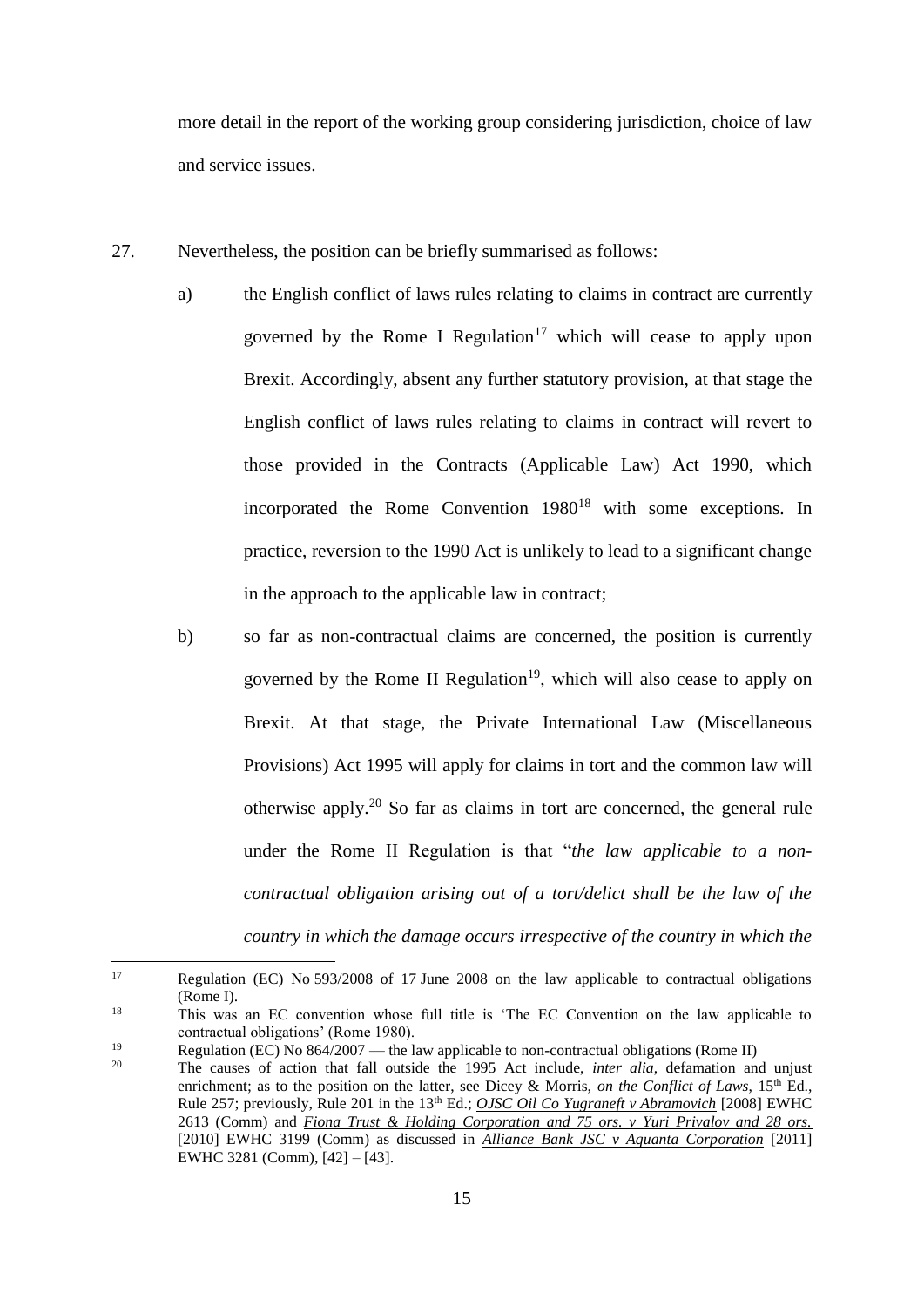*event giving rise to the damage occurred and irrespective of the country or countries in which the indirect consequences of that event occur*". By contrast, under section 11 of the 1995 Act, the general rule is that "*the applicable law is the law of the country in which the events constituting the tort or delict in question occur*". Accordingly, the conflict of laws rules related to claims in tort will change significantly post-Brexit.

28. In our view, the government is best advised to ensure continuity with the present position.<sup>21</sup> That can be done relatively easily by ensuring that legislation is enacted replicating domestically the terms of the Rome I and Rome II Regulation, whether as a free-standing Act of Parliament or as part of other legislation incorporating European law into domestic law. If that is done, Brexit will have no impact on the applicable law in arbitration.

<sup>21</sup> The question of whether there might be desirable reforms to Rome I and Rome II can be left for further consideration in due course. For now the most important thing is to maintain continuity.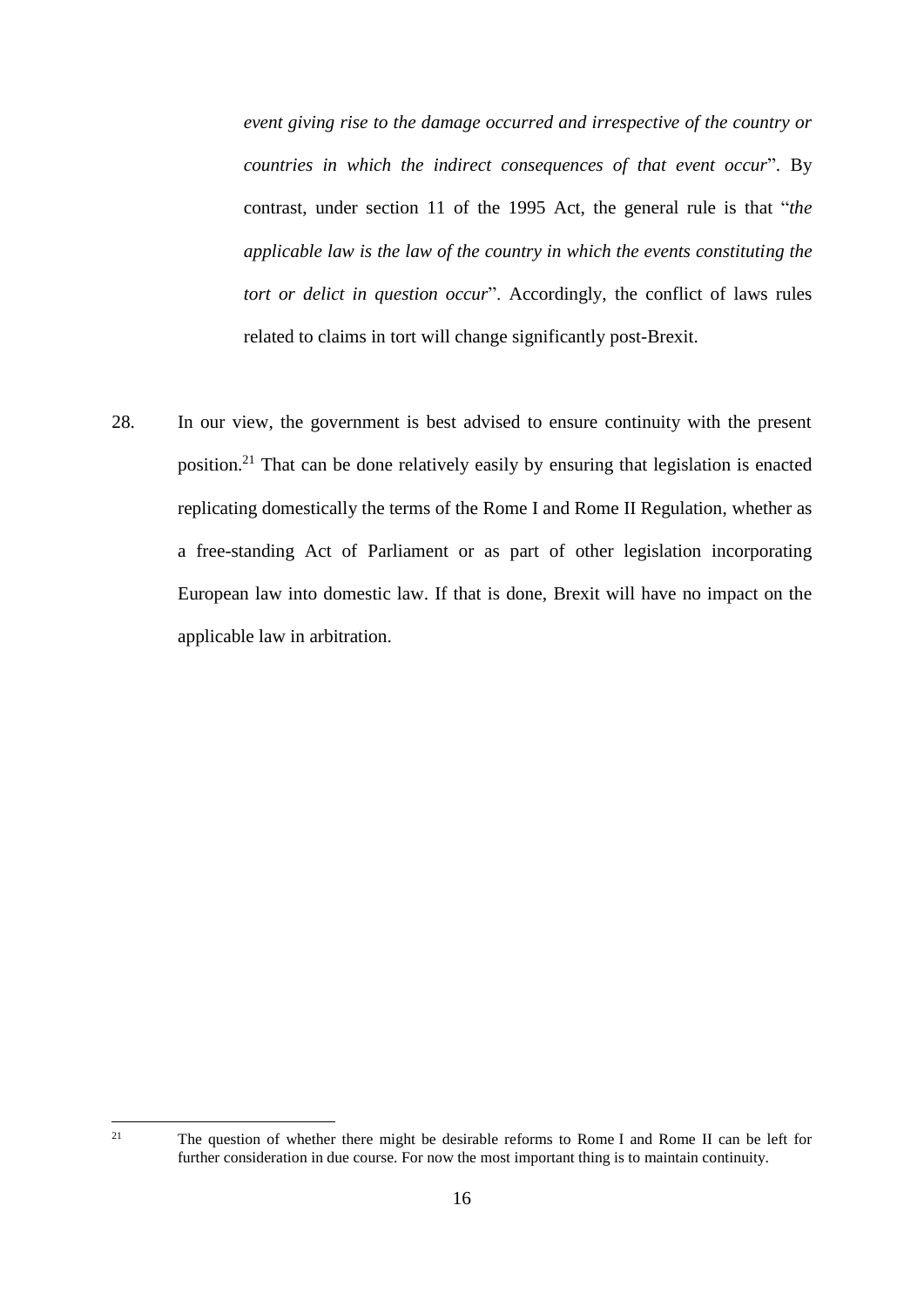#### **INVESTMENT ARBITRATION**

- 29. In this section of the report we consider the impact of Brexit on the UK's treaties that include investment protection guarantees and provide for Investor State Dispute Settlement ("ISDS").
- 30. Pursuant to such treaties, a State guarantees certain protections for investors of another contracting State in respect of investments made in its territory such as protection against expropriation without just and equitable compensation, fair and equitable treatment and non-discriminatory treatment. ISDS can take several forms, but commonly disputes under such treaties are resolved by way of either institutional arbitration or *ad hoc* arbitration commonly under the UNCITRAL arbitration rules.
- 31. Following the entry into force of the Lisbon Treaty in 2009, the EU assumed exclusive competence for a common commercial policy that specifically includes: "*foreign direct investment*". For EU Member States this has an important impact on existing investment treaties and the negotiation of new investment treaties.
- 32. We explain below the interplay between EU law and legal system on the UK's investment treaties by reference to: (i) intra-EU bilateral investment treaties ("BITs"); and (ii) BITs with non-EU States. In summary, we conclude as follows:
	- a) Intra-EU treaties: post-Brexit, the significant complications which have arisen in the context of intra-EU investment treaties should not apply to the UK. However, it is less clear whether the UK's existing intra-EU BITs will survive a new trading agreement between the UK and the EU; and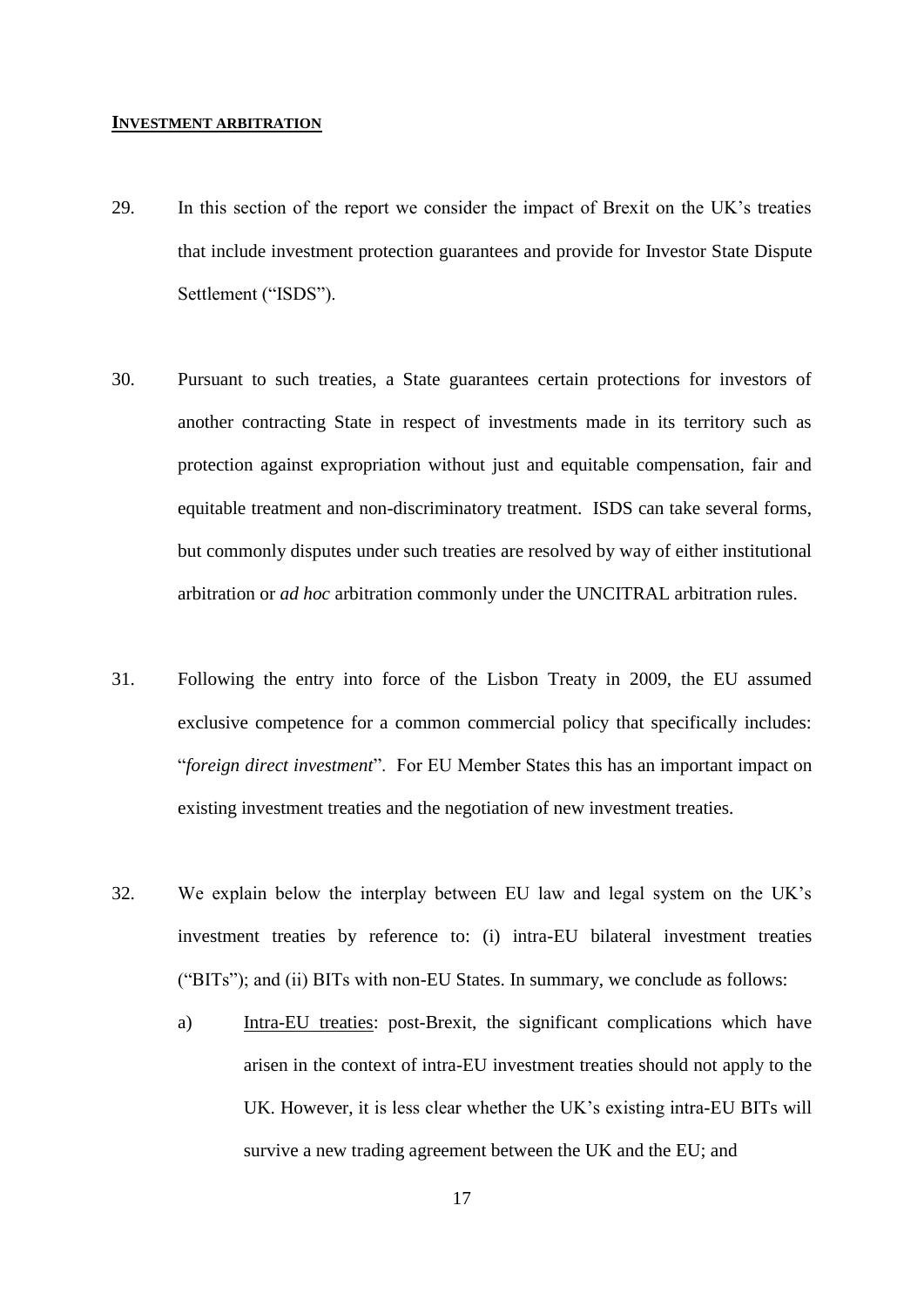b) Treaties with third party States: investment treaties containing ISDS provisions negotiated by the EU on the UK's behalf have not yet come into force. Post-Brexit, the UK will be free to negotiate investment treaties with third party States without the restrictions imposed on EU member States. This includes the ability to include the current ISDS provisions as opposed to the permanent tribunal body which is the current policy of the European Commission.

# **Intra-EU treaties**

- 33. A recurring, and unresolved, issue of recent years is whether intra-EU BITs, or certain aspects of them, are compatible with EU legal order. This issue has manifested itself in a number of ways.
- 34. First, respondent States have challenged the jurisdiction of investment treaty tribunals to resolve claims on grounds that a State's obligations under an intra-EU BIT, pursuant to which the claim had been brought, were superseded, affected or terminated by that country's accession to the EU. However, this argument has been rejected by several arbitral tribunals.<sup>22</sup>
- 35. Second, the European Commission has submitted a number of *amicus curiae* interventions in investment treaty claims in which they have generally argued

 $22$ <sup>22</sup> *Eastern Sugar BV (Netherlands) v The Czech Republic* (SCC Case No. 088/2004); *Eureko BV v the Slovak Republic (PCA Case No 2008-13, UNCITRAL Arbitration Rules) Award on Jurisdiction, Arbitrability and Suspension (26 October 2010)*; *Binder v Czech Republic* 2007 (unreported) *Electrabel SA v the Republic of Hungary (ICSID Case No. Arb/07/19)*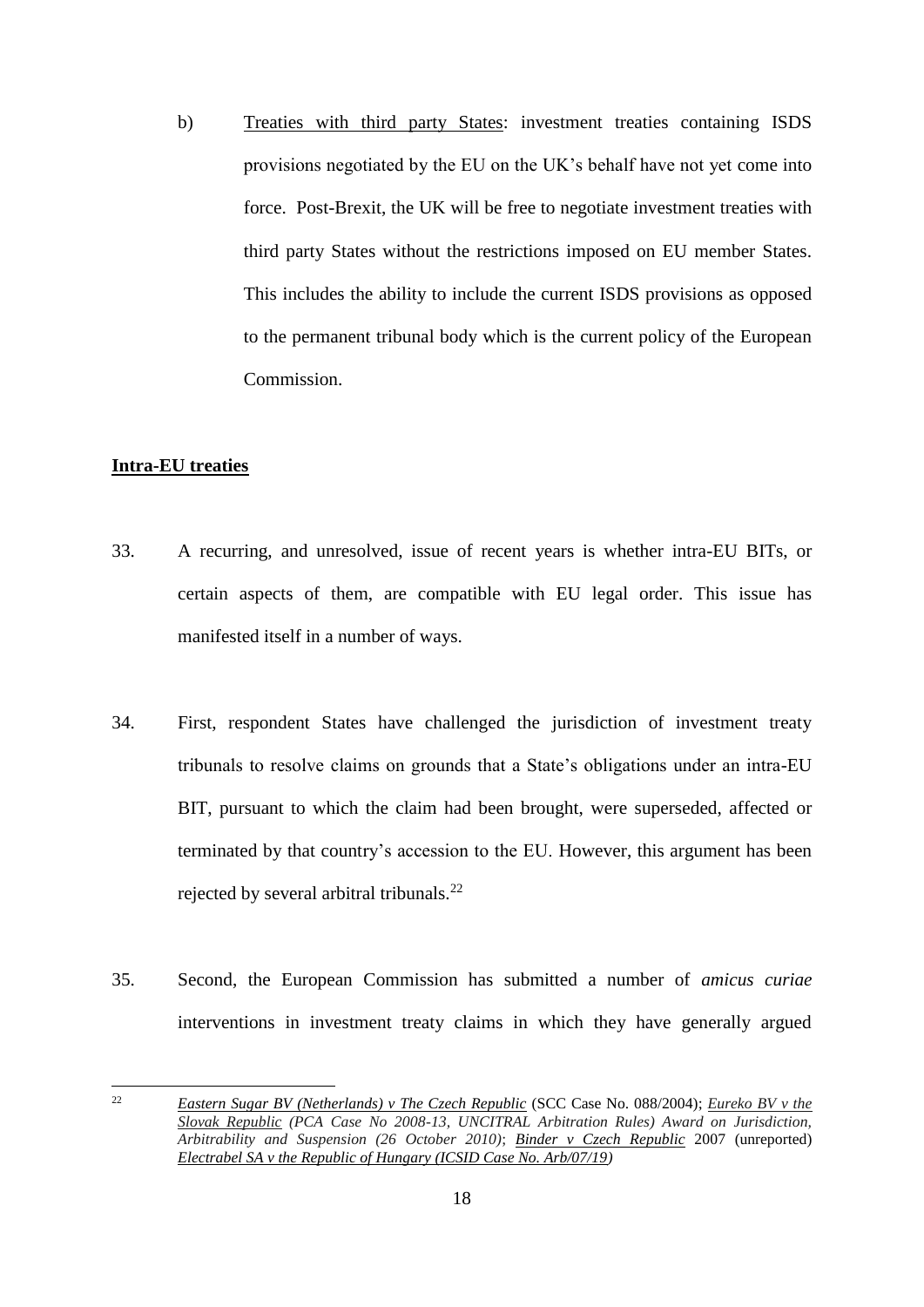against investment treaty claims founded on intra-EU BITs on the basis that they are incompatible with EU law and the EU legal order.<sup>23</sup> Arguments of the European Commission have included:

- a) intra-EU BITs are no longer valid or have been superseded;
- b) EU law is supreme and should prevail over investment treaty provisions where there is a conflict with EU law, for example compliance by a Member State with EU State aid law cannot amount to a violation of an investment treaty protection or investment treaty protections may result in preferential treatment for nationals of certain member states resulting in discrimination which is not permitted under EU law; and
- c) the CJEU should be the ultimate decision maker of questions of EU law rather than investment treaty tribunals.
- 36. While tribunals have consistently rejected these arguments where made by the respondent State and/or the European Commission, they remain a live issue. For example:
	- a) Slovakia has applied to the German courts to set aside an arbitral award on the grounds that the applicable intra-EU BIT was incompatible with EU law (*Eureko v Slovak Republic (2010); Docket No. 1 ZB 2/15*). While the German court rejected this argument at first instance, an appeal court has made a reference to the CJEU on the point; and
	- b) the European Commission has issued a suspension injunction obliging Romania to suspend any further action in compliance with the arbitral

<sup>23</sup> *Eastern Sugar BV v The Czech Republic* (SCC Case No. 088/2004); *Electrabel SA v Republic of Hungary* (ICSID Case No ARB/07/19); *Eureko v Slovak Republic* (PCA Case No. 2008-13); *EURAM v Slovakia* (PCA Case No. 2010-17)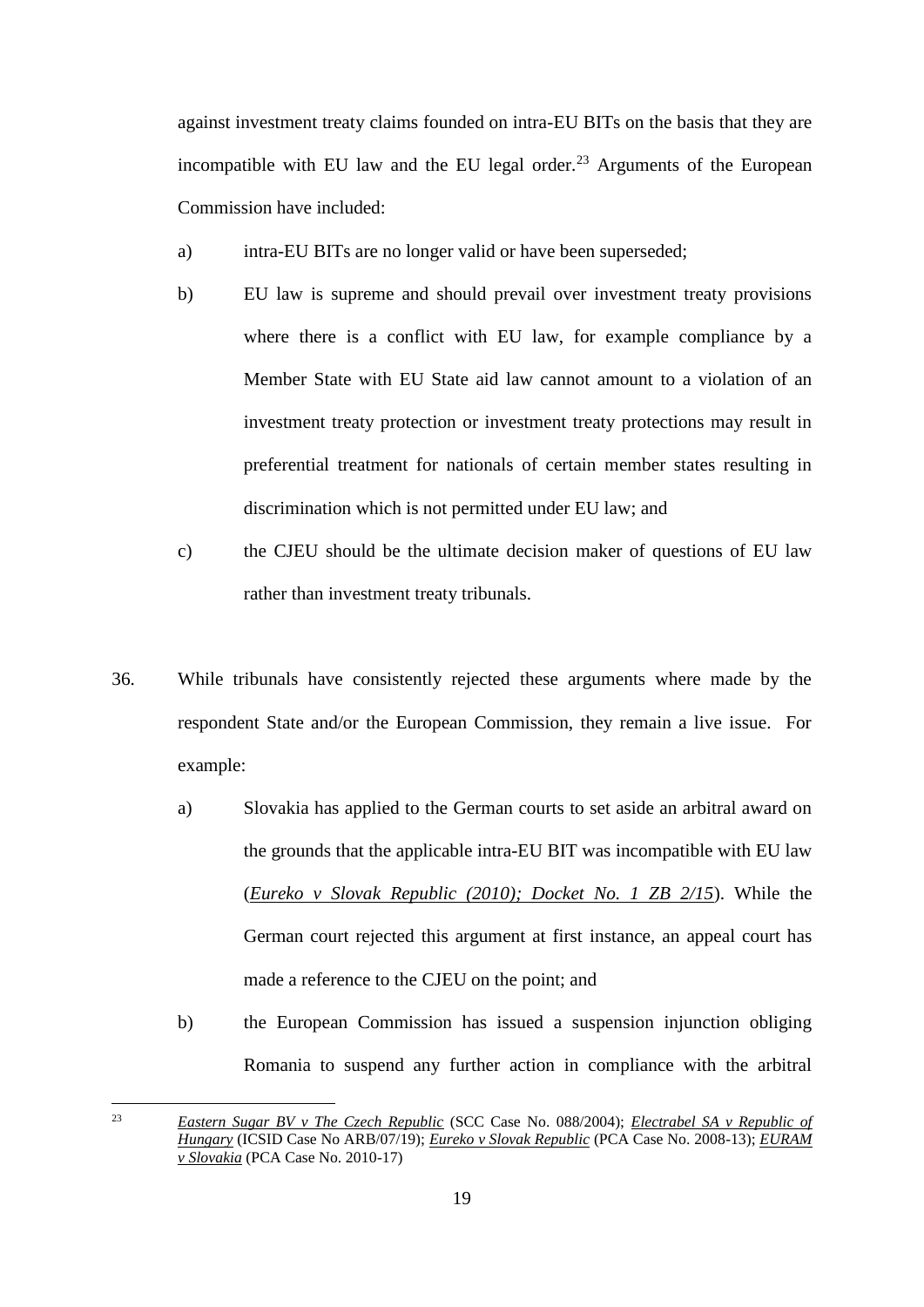award issued in the ICSID arbitration of *Micula v Romania<sup>24</sup>* on the ground that payment would constitute State aid impermissible under EU law.

- 37. Third, the European Commission has taken the position that intra-EU BITs must be terminated insofar as their scope falls within EU competence. Recently it has taken direct action to achieve this. It has commenced formal infringement proceedings against five Member States<sup>25</sup> and informal procedures against another 21 Member States<sup>26</sup> seeking to compel them to terminate their existing intra-EU BITs.
- 38. The UK has existing BITs with 12 EU Member States<sup>27</sup> and three of the five candidate countries for EU accession.<sup>28</sup> Depending upon the terms of the UK's new relationship with the EU post-Brexit, it is likely that the UK will not be subject to the same interference from the European Commission and the CJEU. However, it is less clear whether the UK's existing intra-UK BITs will survive a new trading agreement between the UK and the EU. Some of the recent trade agreements concluded by the EU provide that they will replace all existing BITs between EU Member States and the third party State. For example, the EU-Vietnam FTA is intended to replace all of the BITs that EU Member States have with Vietnam.<sup>29</sup>

<sup>24</sup> *Micula v Romania (ICSID Case No ARB/05/20)*

<sup>&</sup>lt;sup>25</sup> Austria, the Netherlands, Romania, Slovakia and Sweden<br><sup>26</sup> Pulsaria, Creek, Baruklia, Estazia, Urugena, I

<sup>26</sup> Bulgaria, Croatia, Czech Republic, Estonia, Hungary, Latvia, Lithuania, Malta, Poland, Romania, Slovakia and Slovenia.

<sup>27</sup> Bulgaria, Croatia, Czech Republic, Estonia, Hungary, Latvia, Lithuania, Malta, Poland, Romania, Slovakia and Slovenia

<sup>&</sup>lt;sup>28</sup> Albania, Serbia and Turkey<br><sup>29</sup> This also applies in the ass

<sup>29</sup> This also applies in the case with Comprehensive Trade and Economic Agreement between the EU and Canada, which replaces 8 BITs between EU Member States and Canada.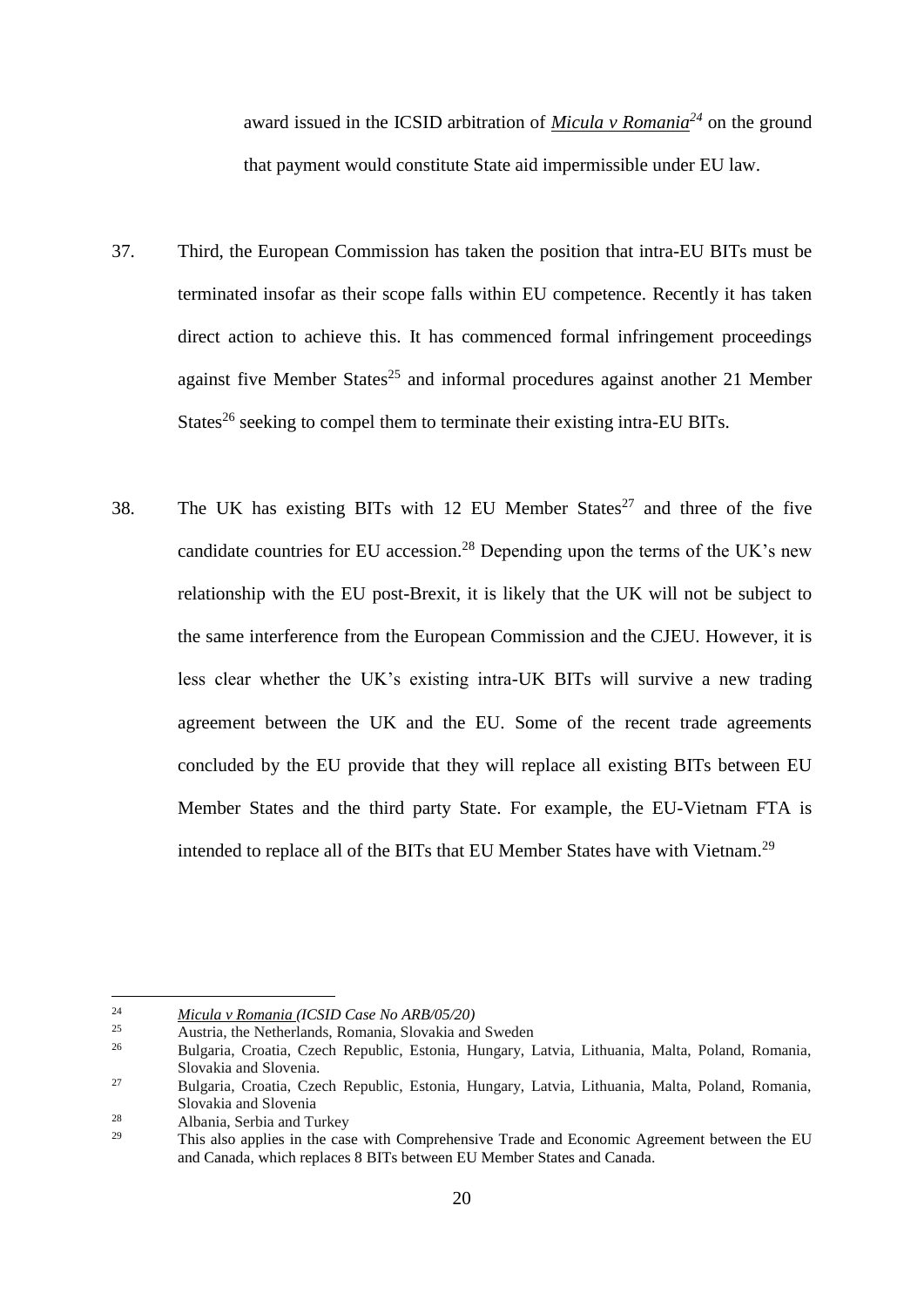# **Third party States treaties**

- 39. Since becoming a member of the EU, the UK has not been prohibited from entering into treaties with third party States to the EU. However, there are at least two important ways in which its membership of the EU has had an impact on relevant treaties with third party States.
- 40. First, as an EU Member State the UK's ability to enter into treaties with third party States has been regulated by EU Regulation  $1219/2012^{30}$ . This includes a requirement that authorisation from the European Commission is obtained to open negotiations or sign new BITs.
- 41. Second, the EU has recently negotiated important treaties on behalf of the UK; for example, the recent Comprehensive Trade and Economic Agreement between the EU and Canada ("CETA") and the EU-Vietnam Free Trade Agreement ("FTA"). It is also currently negotiating FTAs with Thailand and Singapore. Both CETA and the EU-Vietnam FTA will replace the existing BITs which EU member States have with those countries (as already noted).
- 42. Further, the European Commission has adopted a policy that the current ISDS system should be replaced with a permanent tribunal body with an appeal mechanism, and this has been provided for in CETA and the EU-Vietnam Free

<sup>30</sup> Regulation (EU) No 1219/2012 of 12 December 2012 establishing transitional arrangements for bilateral investment agreements between Member States and third countries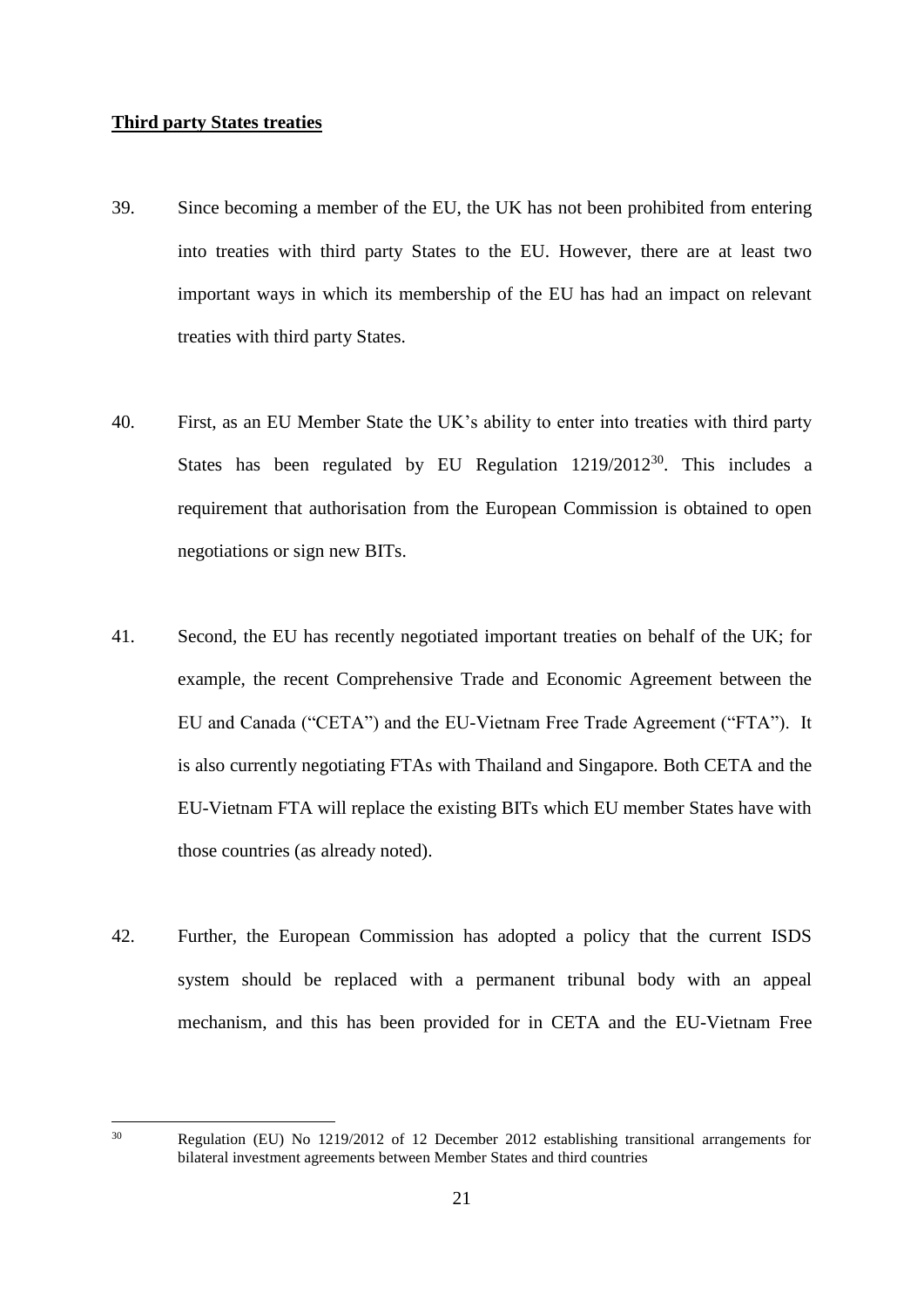Trade Agreement.<sup>31</sup> Both CETA and the EU-Vietnam FTA also envisage the possibility that a future multilateral investment court and appeals tribunal be established.<sup>32</sup> Notably, on 13 and 14 December 2016 the European Commission and Canada co-hosted discussions on a multilateral investment court with government representatives from around the world. The ultimate aim is to establish a single permanent body to decide investment disputes, moving away from the current ISDS system.<sup>33</sup>

43. Post-Brexit, the UK will no longer need to comply with EU requirements before negotiating or entering into new BITs – and so will not need to support the existence of a permanent tribunal body which is the current policy of the European Commission. Further, the UK will not be part of the EU negotiating bloc for future investment treaties. For those treaties already agreed by the EU, such as CETA and the EU-Vietnam FTA, the UK is unlikely to remain a party.<sup>34</sup>

<sup>&</sup>lt;sup>31</sup> CETA, Chapter 8 Section F; EU-Vietnam FTA, Chapter 8.II Section 3.<br>  $CETA$ , Article 8.20: EU Vietnam FTA, Article 15

 $CETA$ , Article 8.29; EU-Vietnam FTA, Article 15.<br>33 http://ourone.ou/repid/prose.relaxes\_IB\_16, 4340, en.

<sup>33</sup> http://europa.eu/rapid/press-release\_IP-16-4349\_en.htm

<sup>34</sup> These treaties have not yet been ratified. The UK Government has confirmed that it wishes to proceed with the provisional application of CETA in advance of ratification, although this provisional application will not include the permanent tribunal body provided for in CETA (at the insistence of the UK). There is some dispute as to whether investment treaty protection provisionally applied could survive Brexit by application of a sunset clause. It is unlikely, but not impossible, that CETA will be ratified before Brexit. Negotiations in relation to the EU-Vietnam FTA has now concluded and the legal review is underway. This treaty therefore seems even less likely to be ratified prior to Brexit. While there is no BIT between the UK and Canada, there has been a bilateral investment treaty in place between the UK and Vietnam since 2002.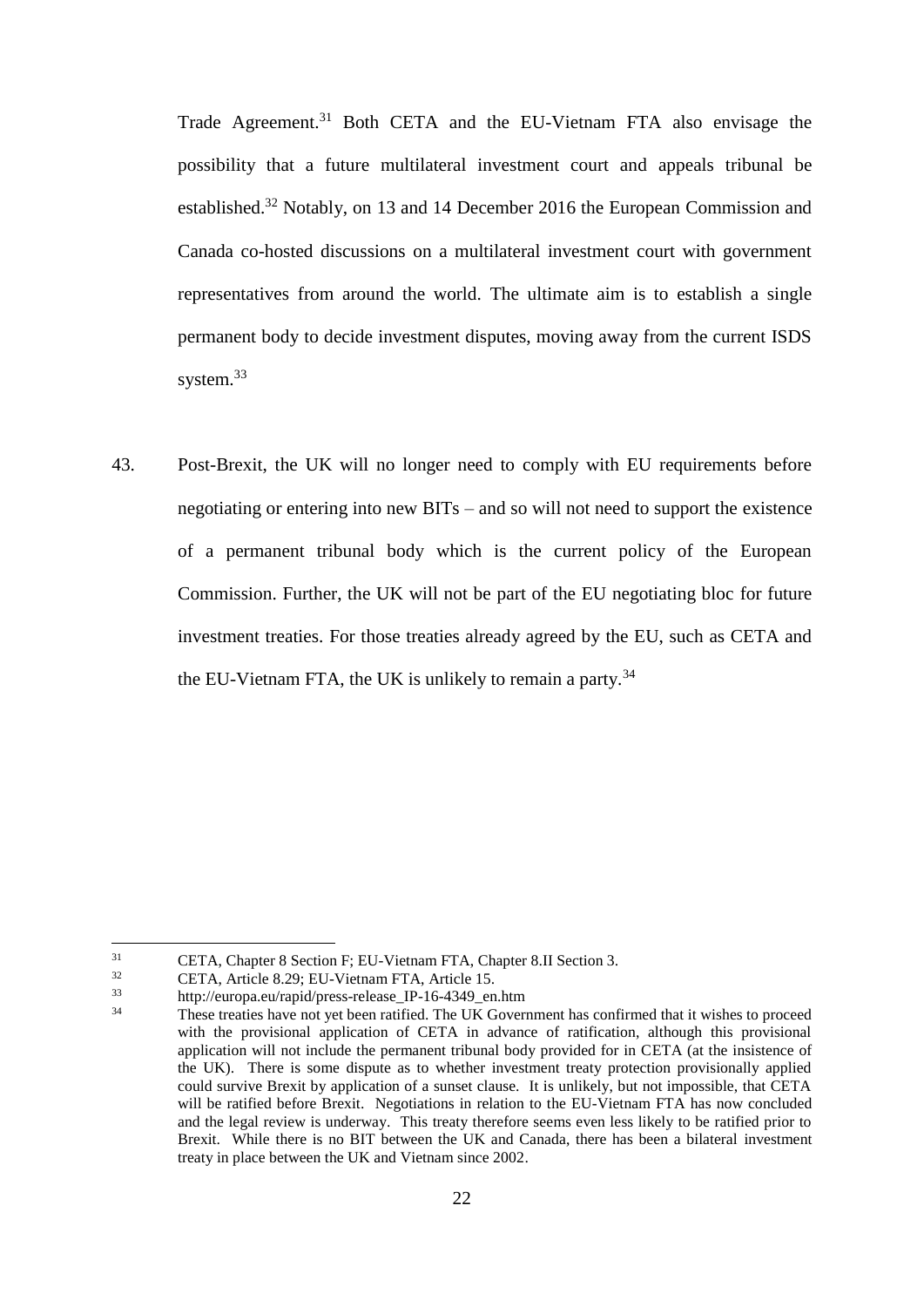# **ACCESS TO THE UK ARBITRATION MARKET**

- 44. Commonly in an international arbitration seated in London neither of the parties will be English, and some or all of the lawyers (whether counsel or lawyers instructing counsel $^{35}$ ) will be based overseas. Indeed, not infrequently a London-based arbitration will involve no participation from English parties or lawyers.
- 45. Further, the rules of the LCIA and the ICC impose certain nationality requirements on the selection of arbitrators (see e.g. Article 15.5 of the ICC Rules and Article 6.1 of the LCIA Rules). Thus, if one of the parties is British (or majority-owned by UK shareholders), the chairman of a tribunal or sole arbitrator appointed under those rules is likely to be from overseas.
- <span id="page-22-0"></span>46. The latest figures available from the LCIA, ICC and LMAA reveal that:
	- a) LCIA: 326 arbitrations were referred to the LCIA in 2015. 25% of the parties to those arbitrations were from Europe<sup>36</sup>, 15.6% from the UK, 14.8% from Russia and the CIS, 12% from respectively Asia and the Caribbean<sup>37</sup> and smaller numbers from the US, Middle East and Latin America. The LCIA does not keep statistics as to the nationalities of the lawyers involved. However, the arbitrators (other than those from the UK) came from Australia, Austria, Brazil, Belgium, Canada, China, Cyprus, Denmark, the Netherlands, France, Germany, Greece, Hungary, Iran,

 $35$ The counsel may be, and frequently are members of the English Bar, but sometimes are specialist arbitration counsel within solicitors' offices or foreign law firms.

<sup>&</sup>lt;sup>36</sup> For these purposes Europe includes Germany, Netherlands, Cyprus, Switzerland, Eastern Europe and other Western Europe categories. The Cypriot companies are likely to be foreign-owned <sup>37</sup> Most of the Caribbean companies will be foreign-owned companies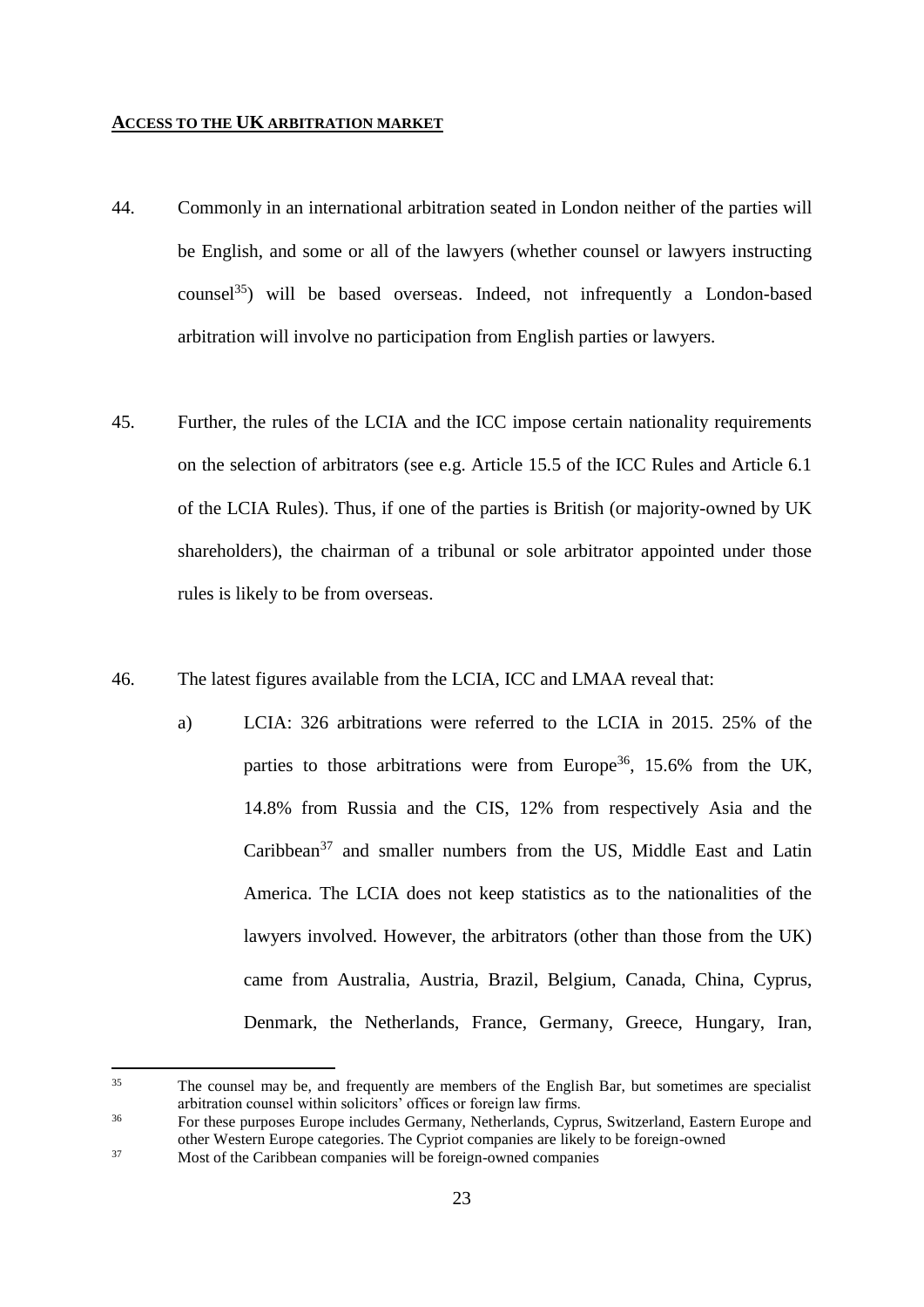Ireland, Italy, Latvia, Lebanon, New Zealand, Nigeria, Russia, Singapore, South Africa, Spain, Sweden, Switzerland, Tunisia, Ukraine and the  $US^{38}$ ;

- <span id="page-23-0"></span>b) ICC: 57 new cases were filed in 2015 where the seat was in the UK. 61 UK and 52 non-UK arbitrators were appointed in those cases. 47 UK and 41 non-UK counsel were involved in the cases<sup>39</sup>. These figures point to the frequent use of international arbitrators and foreign counsel in the same disputes. That impression is underscored by the fact that in the 801 total new cases filed with the ICC in 2015, the parties came from 133 different countries and independent territories. The top ten nationalities of the parties to all 801 new ICC arbitrations in 2015 were as follows: USA: 9.9%; Germany: 4.9%; Italy: 4.8%; Spain: 4.7%; France: 4.2%; Brazil: 3.99%; China (including Hong Kong and Macao): 3.94%; UK: 2.89%; Turkey: 2.63%; and UAE: 2.50%<sup>40</sup>;
- c) LMAA: there were approximately 2,000 new arbitration references in 2015 of which probably no more than 100 were seated outside London. Approximately 85% of those cases are dealt with on documents alone – and European lawyers would be involved in about 50% of those cases. In about 5% of the cases that go to a hearing there will be overseas arbitrators and in perhaps 25-30% overseas lawyers will attend (often with English  $countel)^{41}$ .

<sup>38</sup> Further information can be found at<http://www.lcia.org/LCIA/reports.aspx>

 $39$  Source: private enquiries of the ICC.

<sup>40</sup> The 2015 statistics are contained within the inaugural ICC Dispute Resolution Bulletin published in 2016, Issue 1.

<sup>41</sup> Source: private enquiries of the LMAA.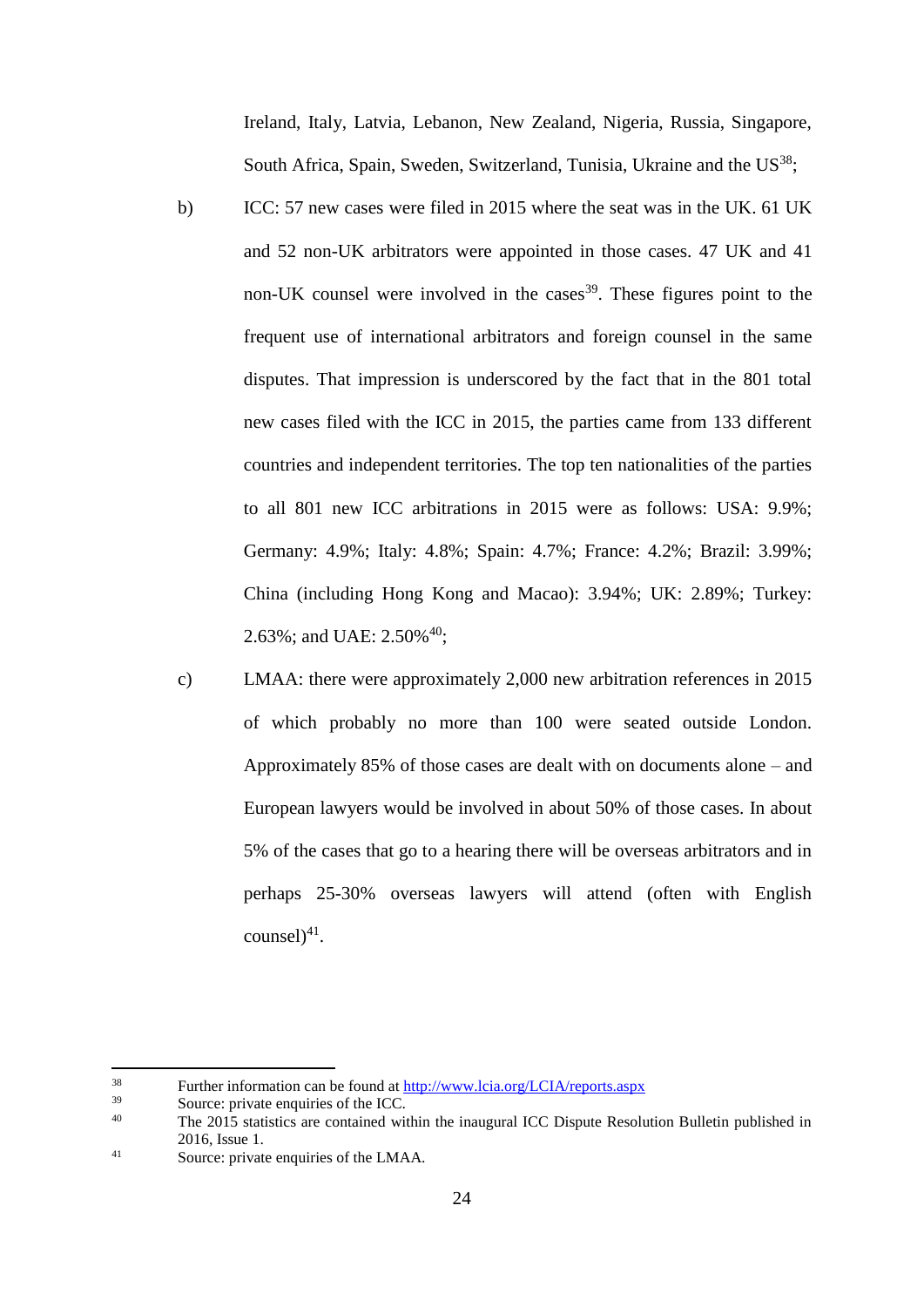- 47. In light of the foregoing, it is necessary for the immigration system to enable foreign parties, lawyers and arbitrators to attend and participate in arbitration proceedings seated in London. It is our experience that final evidentiary hearings rarely exceed a period of two weeks and that parties, witnesses, experts and arbitrators will typically require to be present at the seat for a period in advance of the hearing<sup>42</sup>. Accordingly, it is sensible for the immigration system routinely to support the presence of parties involved in arbitrations for periods of up to a month, and in exceptional cases for longer than that.
- 48. Currently the immigration rules differentiate between:
	- a) visitors to the UK with passports from the European Economic Area<sup>43</sup> and Switzerland, who are currently permitted to enter the UK and work without requiring a visa;
	- b) "*visa nationals*", that is to say visitors with passports from the countries listed in Appendix 2 of Appendix V of the Immigration Rules, stateless people and people travelling on a document other than a national passport<sup>44</sup>; and
	- c) "*non-visa nationals*", that is to say visitors to the UK with passports from one of the 56 countries/territories not so listed. We have attempted to list

 $42$ The period of time will dependent on a number of factors including time-difference from their home country, but also the required extent of preparation. For example, it is often convenient for the principal witness(es) to attend London before the hearing so that they can devote their attention to the arbitral process rather than their ongoing work responsibilities on site or in their home country.

<sup>&</sup>lt;sup>43</sup> The EEA countries include all of the countries of the EU, together with Iceland, Liechtenstein and Norway.

<sup>44</sup> <https://www.gov.uk/guidance/immigration-rules/immigration-rules-appendix-v-visitor-rules>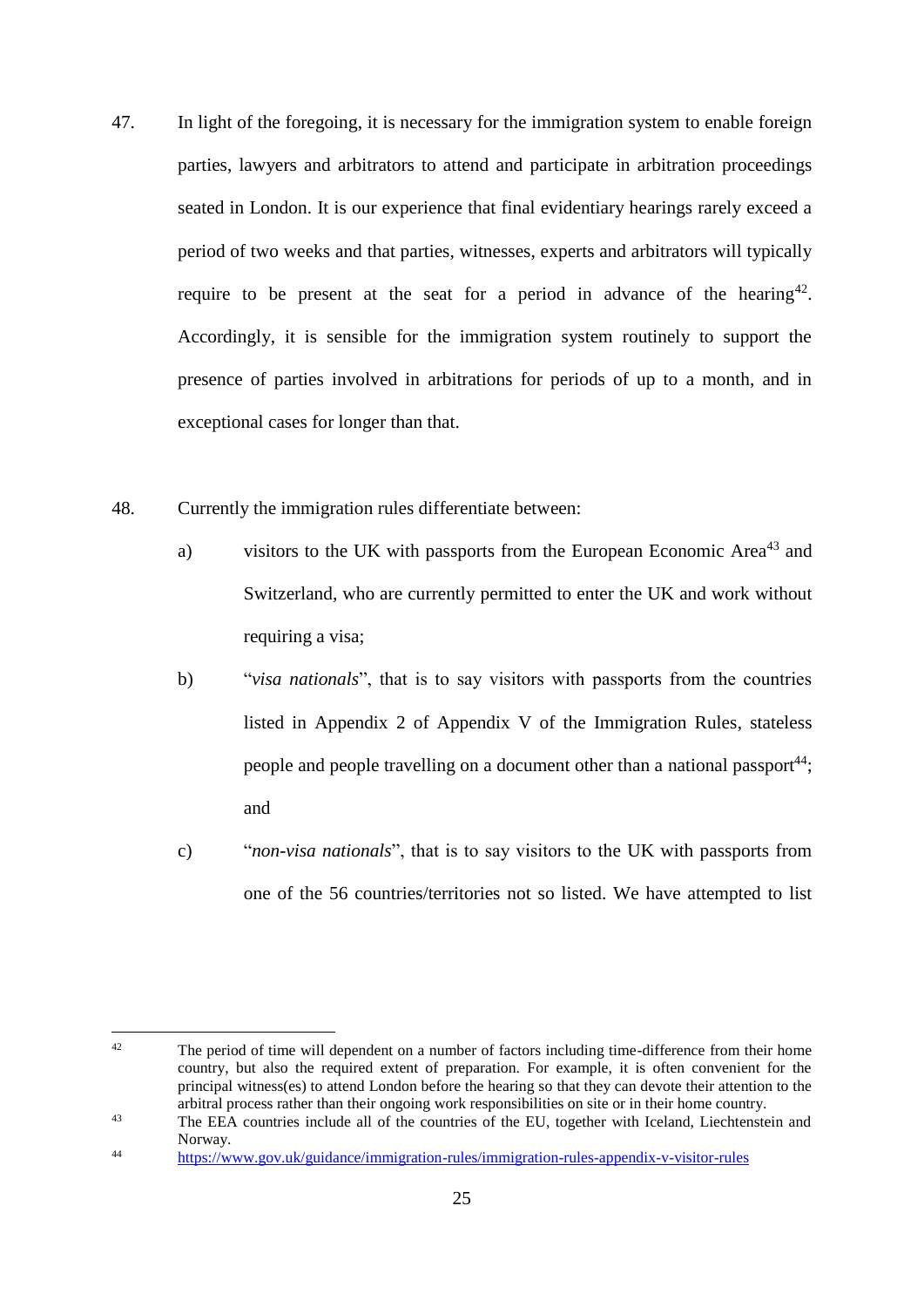those countries in Appendix 1 to this paper<sup>45</sup>. They include the US, Australia, Canada, Japan and Singapore.

- <span id="page-25-1"></span>49. A visa national must obtain a visa before they arrive in the UK. As to that:
	- a) a standard visitor visa of 6 months enables the recipient to undertake the following "permitted activities"<sup>46</sup>:
		- i) in the case of an expert witness, visiting the UK to give evidence in a UK court. Other witnesses may visit the UK to attend a court hearing in the UK if summoned in person by a UK court; and
		- ii) in the case of an overseas lawyer advising a UK based client on specific international litigation and/or an international transaction<sup>47</sup>.
	- b) a Permitted Paid Engagement visa for up to one month can be provided to a qualified lawyer<sup>48</sup> providing advocacy for a court or tribunal hearing, arbitration or other form of dispute resolution for legal proceedings within the UK, if they have been invited by a client<sup>49</sup>. In addition, guidance on the Immigration Rules suggests that lawyers entering under these provisions are permitted to take an active role in the preparation of a hearing which may need one or more preparatory visits<sup>50</sup>.

<span id="page-25-0"></span><sup>&</sup>lt;sup>45</sup><br>Needless to say, anyone seeking entry to the UK should seek their own advice.<br> $\frac{46}{100}$  The normitted estimative are listed at Victima Amendiu 2 to Amendiu V to the

<sup>46</sup> The permitted activities are listed at Visitors Appendix 3 to Appendix V to the Immigration Rules at: <https://www.gov.uk/guidance/immigration-rules/immigration-rules-appendix-v-visitor-rules>

<sup>47</sup> See paragraphs 13-14 of Visitors Appendix 3, *ibid*.

<sup>48</sup> This includes counsel, advocates, attorneys, barristers and solicitors: see [https://www.gov.uk/government/uploads/system/uploads/attachment\\_data/file/490874/Visitor\\_guidan](https://www.gov.uk/government/uploads/system/uploads/attachment_data/file/490874/Visitor_guidance_v4_0.pdf) [ce\\_v4\\_0.pdf](https://www.gov.uk/government/uploads/system/uploads/attachment_data/file/490874/Visitor_guidance_v4_0.pdf)

<sup>&</sup>lt;sup>49</sup> See paragraph 1(d) of Visitors Appendix 3 to Appendix V to the Immigration Rules, *ibid*.

See the guidance referred to in footnote [48](#page-25-0) above.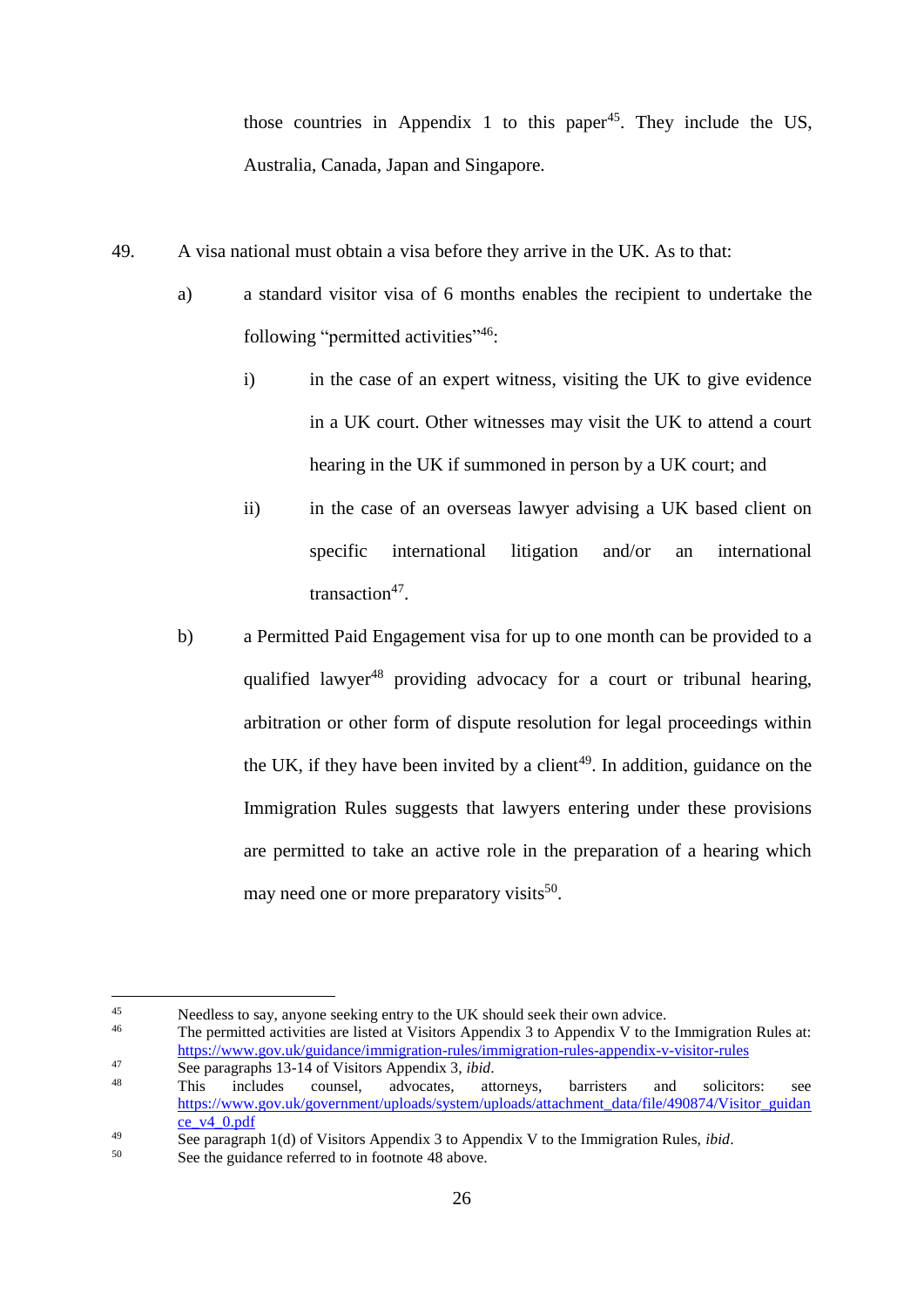- 50. Non-visa nationals undertaking the permitted activities described at paragraph [49.a\)](#page-25-1) above are not required to apply for a visa unless they are seeking to visit the UK for more than 6 months. Non-visa nationals also do not require a visa for Permitted Paid Engagements of less than one month.
- 51. The characteristics of the arbitrations described at paragraph [46](#page-22-0) above, suggest that these provisions are operating relatively successfully in practice. Nevertheless, it seems to us that the Immigration Rules could be simplified or improved to support arbitration proceedings:
	- a) by treating appearance at an arbitration as either witness, lawyer, advocate or arbitrator as a "permitted activity" – thereby avoiding difficulties in the minority of cases where attendance in London for greater than a month is required; or
	- b) alternatively:
		- i) by clarifying that the "permitted activities" include giving evidence as a witness in an arbitration at the request of the arbitrator;
		- ii) by including either as a "permitted activity" or a permitted "paid engagement" appearance as an arbitrator; and
		- iii) by expressly including preparation for the hearing as a "permitted paid engagement", in line with the current guidance on the Immigration Rules.
- 52. These modest adjustments ought to clarify and simplify the basis upon which arbitrators and parties (and their advisors and witnesses) can appear in arbitrations in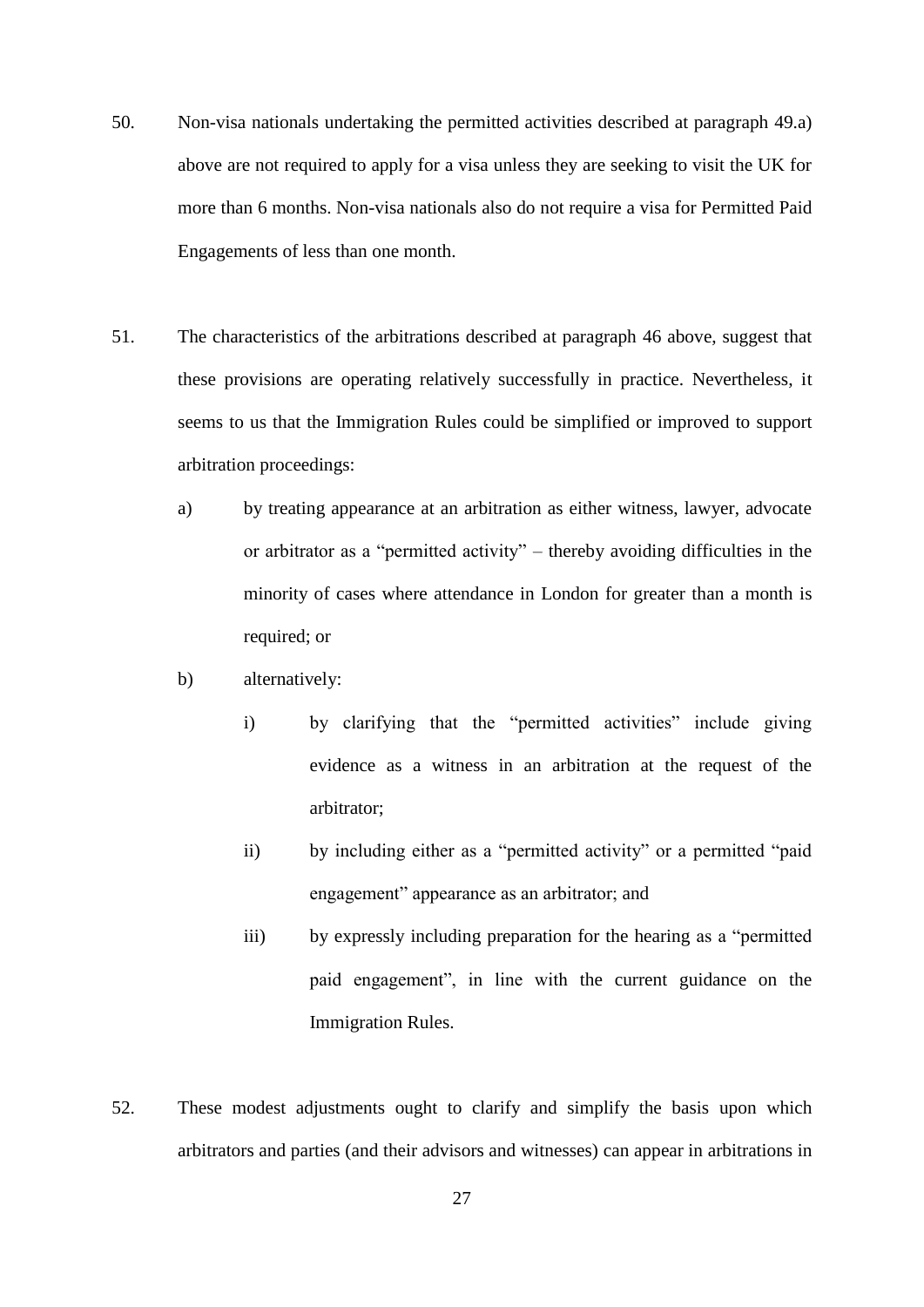London and might assist in demonstrating that post-Brexit London remains an enthusiastic supporter of the international dispute-resolution market.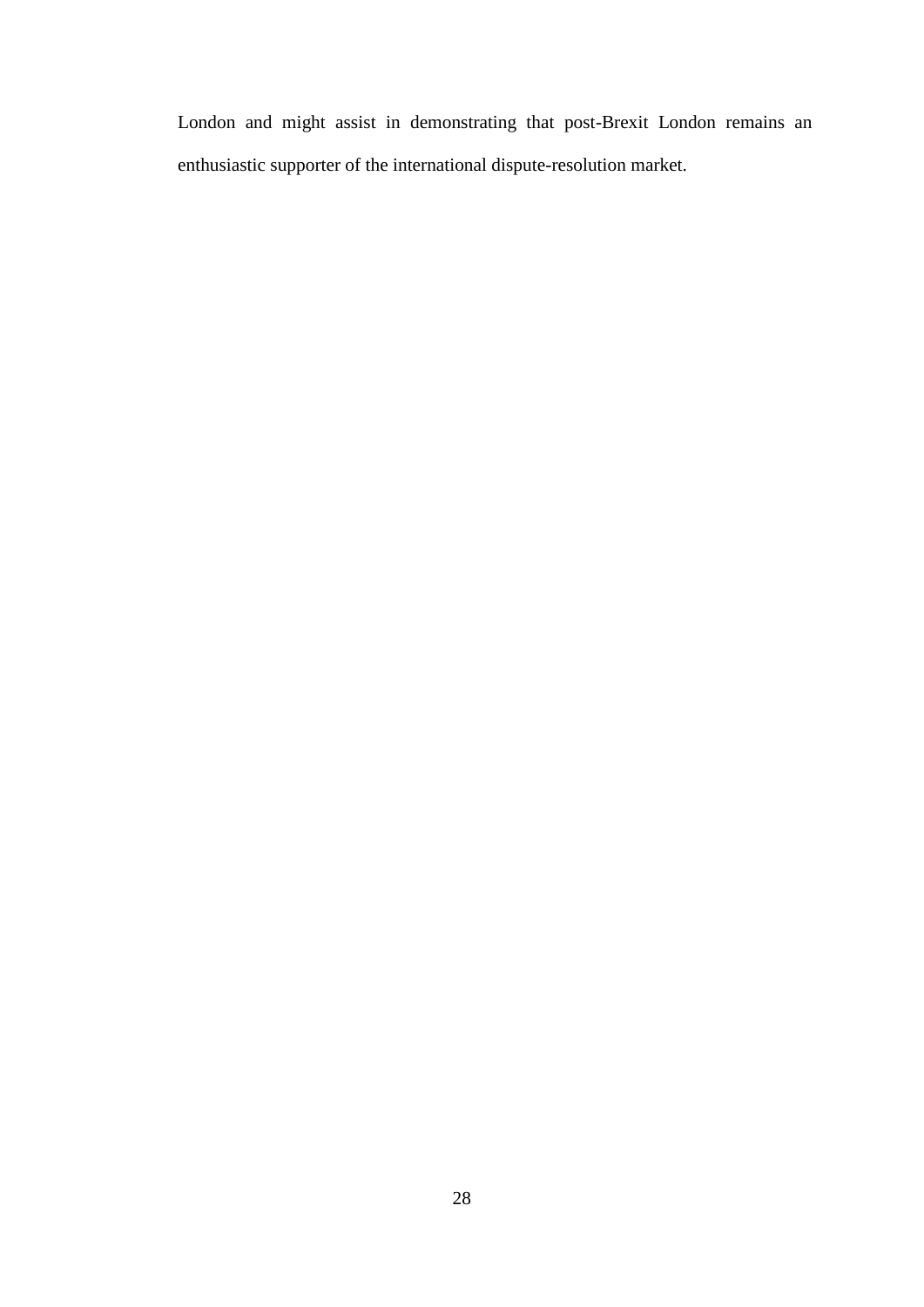## **ACCESS BY UK LAWYERS TO THE EU LEGAL SERVICES MARKET**

- 53. Given the prevalence of an English choice of law in commercial practice and the high-standing in which English lawyers are held internationally<sup>51</sup>, it is common for English lawyers to appear as counsel or arbitrators in hearings that are held overseas, including in Paris and Stockholm.
- 54. We have not been able to obtain detailed figures relating to such appearances in other Member States of the EU. Internal enquiries of Combar member sets suggest that although the market for barristers' services in other Member States is not comparable to the market for services in arbitrations seated in London, it nevertheless remains a substantial source of work; and undoubtedly provides a very significant flow of work for the larger international law firms in London who have specialist international arbitration departments.
- 55. Regardless of the precise details, there is an obvious risk to the continuation of some of that work should it be made (or even appear) more difficult for English lawyers to appear in arbitrations which take place in the EU. Accordingly, we agree with the conclusions of the Bar Council's paper on Access to the EU legal services market.

<sup>&</sup>lt;sup>51</sup> The high-standing in which English advocates are held is a consequence of their expertise in advocacy and in certain specialist sectors, but also their exposure to arbitration users; hence the importance of maintaining that exposure.